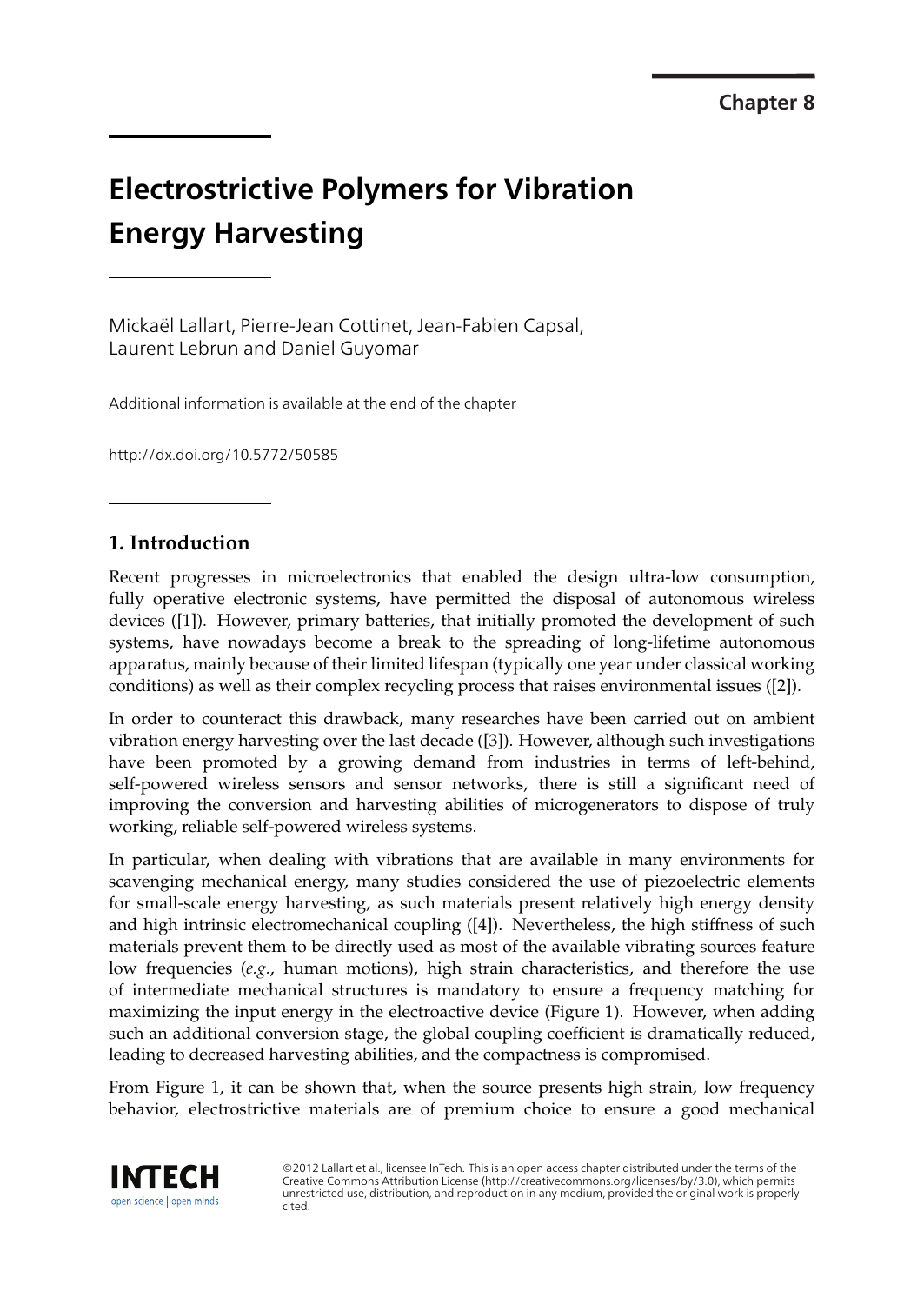



(b) Stress-strain curves

**Figure 1.** Comparison of (a) frequency contents and (b) stress-strain curves of electromechanical systems and typical applications

matching, thanks to their flexibility (Young's modulus in the range of a few MPa to hundreds of MPa ([5]) - which is much less than piezoelectric polymers). In addition to this high strain capabilities, electrostrictive polymers are cheap and also present high conformability, simple processing, and can be obtained in various shapes over large surfaces.

Hence, some recent studies have considered the use of such materials for harvesting energy from ambient vibrating sources. Then purpose of this chapter is therefore to give an overview of energy harvesting principles using electrostrictive polymers as well as enhancement possibilities both in terms of materials and techniques. The chapter is organized as follows. Section 2 aims at exposing the basic mechanisms of electrostriction allowing the derivation of the constitutive equations. Then material elaboration and enhancement will be exposed in Section 3, together with a figure of merit dedicated to energy harvesting ability assessment allowing a fair comparison of intrinsic material characteristics. Interfaces for efficiently harvesting the converted energy and optimization principles will be exposed in Section 4, as well as realistic implementation issues. Finally, a short conclusion highlighting the main topics and results exposed in this chapter will be summarized in Section 5.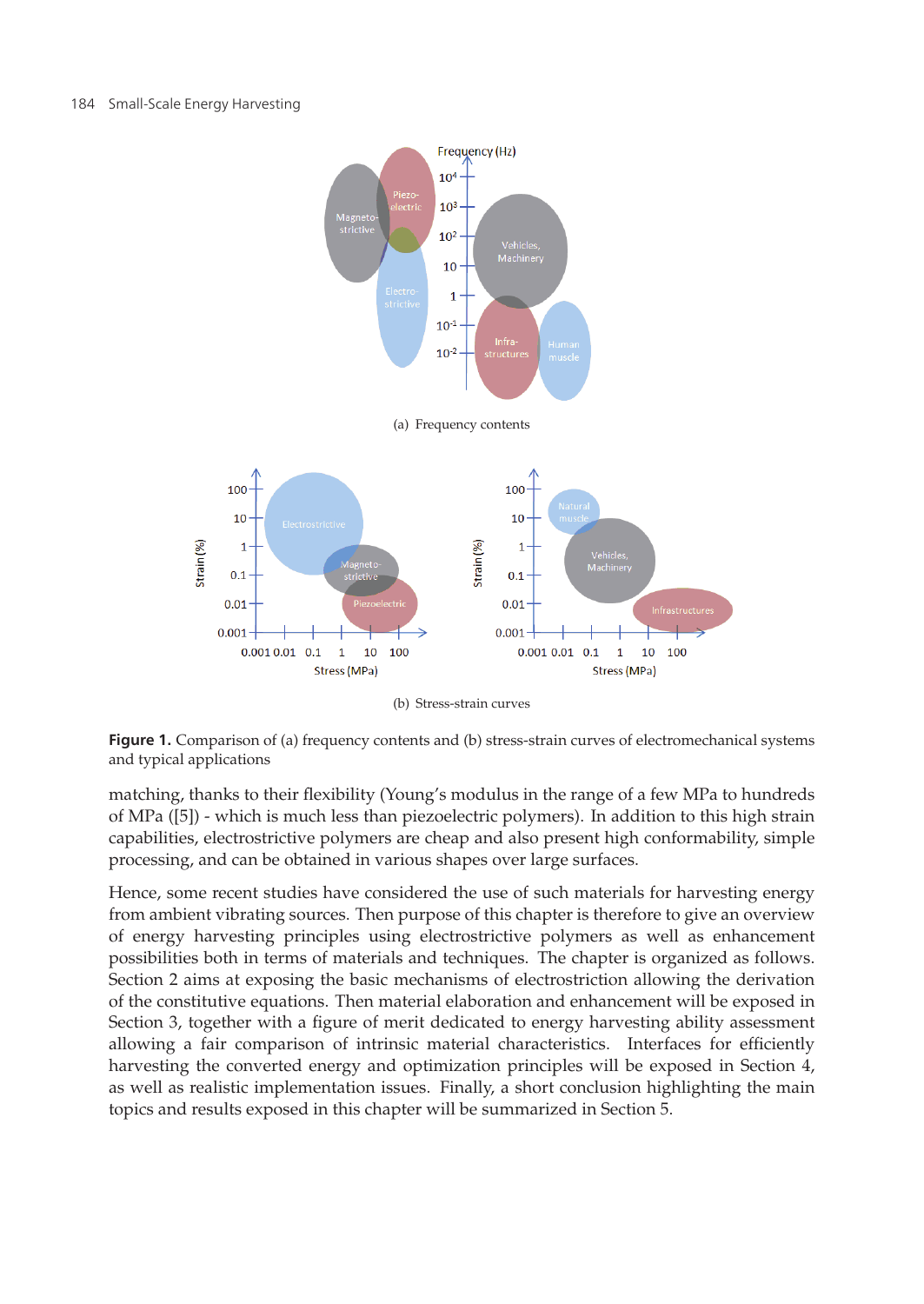## **2. Electrostrictive polymers**

## **2.1. Phenomenological approach**

Electrostriction effect is defined as a second-order relationship between strain and electrical polarization ([6]). Formulation of the constitutive relationships in terms of polarization is popular within the materials science community, but application-oriented engineers tend to prefer writing constitutive equations in terms of electric field ([7]). The constitutive relationships may include hyperbolic tangents or algebraic powers ([8]); each of these forms being merely variations of the thermodynamic potential. This part starts by the investigation using thermodynamic formalism considering the symmetries inherent to electrostrictive materials. The constitutive relationships are parameterized in terms of electric field. Higher-order algebraic terms are then simplified to quadratic functions.

#### *2.1.1. Thermodynamics formalism*

It is possible to describe an electrothermomechanical system by three independent variables chosen from the pairs (stress, *T*, and strain, *S*), (electric field *E*, and electric displacement, *D*) and (temperature, *θ*, and entropy, *s*) ([7]). The other three variables become the dependent variables of the system, which can be found through thermodynamic considerations.

The first law of the thermodynamics describes the conservation of energy in a unit volume. The change of the internal energy, *dU*, is given by:

$$
dU = dQ + dW, \tag{1}
$$

where *dQ* is the infinitesimal quantity of heat and *dW* is the total work done on the unit volume.

Assuming reversibility, the second law of the thermodynamics relates the increment of heat to the absolute temperature, *θ*, and the system's entropy, *s*, by:

$$
dQ = \theta ds. \tag{2}
$$

The infinitesimal work done by the system is the sum of the mechanical and electrical contributions:

$$
dW = T_{ij}dS_{ij} + E_m dD_m \tag{3}
$$

Substituting Eqs. (2) and (3) into (1), the change of the internal energy can therefore be expressed as:

$$
dU = T_{ij}dS_{ij} + E_m dD_m + \theta ds. \tag{4}
$$

Clearly, if *S*, *D* and *s* are chosen as the independent variables, then the dependent variables are:

$$
T_{ij} = \left(\frac{\partial U}{\partial S_{ij}}\right)^{D,s}; \qquad E_m = \left(\frac{\partial U}{\partial D_m}\right)^{S,s}; \qquad \theta = \left(\frac{\partial U}{\partial s}\right)^{S,D}, \tag{5}
$$

where the superscript indicates that the designated variables are held constant.

#### *2.1.2. Gibbs theory*

The first question that must be addressed when writing the constitutive equations is what are the preferred independent variables. For material characterization, it is easier if the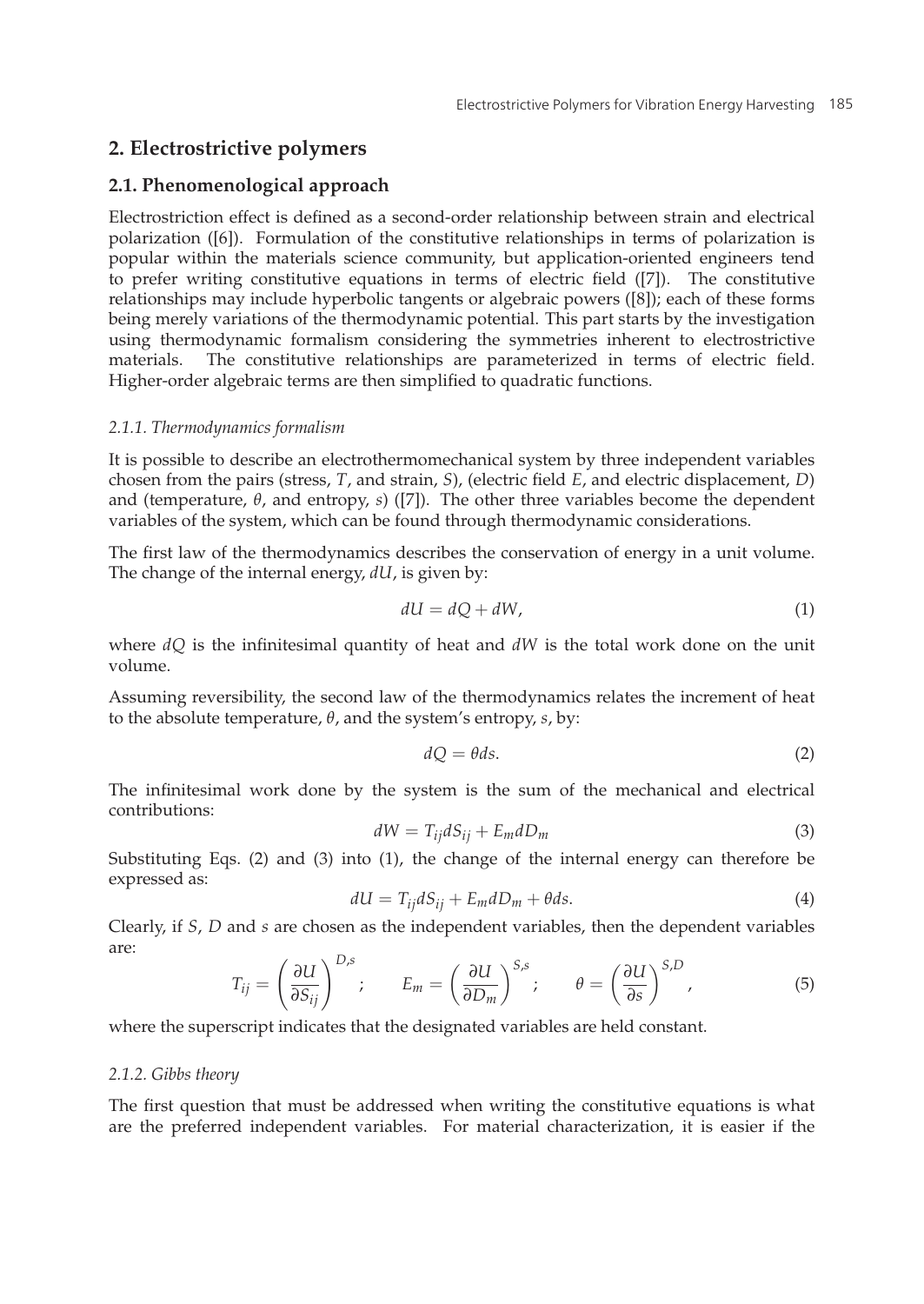independent parameters are the temperature, stress and electrical displacement ([7]). In fact strain is more easily measured than stress and electric field is more easily specified than electrical displacement. This is why the Gibbs free energy function (*dG*) is typically used:

$$
dG = -sd\theta - S_{ij}dT_{ij} - D_m dE_m \tag{6}
$$

The direct electrical and mechanical effects are clearly expressed in Eq. (6) but the form of the electromechanical coupling is yet unknown. The electrostrictive term for the direct electrostriction effect is defined by ([9]):

$$
M_{ijmn} = \frac{1}{2} \frac{\partial^2 S_{ij}}{\partial E_m \partial E_n},\tag{7}
$$

and converse electrostriction effect is characterized by:

$$
M_{mnij} = \frac{1}{2} \frac{\partial^2 D_m}{\partial T_{ij} \partial E_n}.
$$
\n(8)

The other electromechanical coupling are defined in the same way.

Assuming a polynomial expansion for all of the internal energies and by neglecting temperature effect, the change in the full Gibbs free energy function becomes:

$$
\Delta G = -\frac{1}{2}\epsilon_{mn}E_mE_n - \frac{1}{3}\epsilon_{mno}E_mE_nE_0 - \frac{1}{4}\epsilon_{mnop}E_mE_nE_0E_p - \dots
$$
  
\n
$$
-\frac{1}{2}s_{ijkl}T_{ij}T_{kl} - \frac{1}{3}s_{ijklmn}T_{ij}T_{kl}T_{mn} - \dots
$$
  
\n
$$
-u_{mijkl}E_mT_{ij}T_{kl} - r_{mnijkl}E_mE_nT_{ij}T_{kl} - n_{mnoijkl}E_mE_nE_0T_{ij}T_{kl} - \dots
$$
  
\n
$$
-d_{mij}E_mT_{ij} - M_{mnij}E_mE_nT_{ij} - g_{mnoij}E_mE_nE_0T_{ij} - h_{mnopij}E_mE_nE_0E_pT_{ij} - \dots
$$
\n(9)

where constants have been added to the first two lines for simplicity in later developments. The first line of the Gibbs energy represents the electrical energy terms and the mechanical energy is represented in the second line. The last two lines of Eq. (9) show the coupling between mechanical and electrical energies.

The expressions of the electrical displacement and mechanical strain are then obtained from the partial derivatives of Eq. (6):

$$
\left(\frac{\partial G}{\partial E_m}\right)^T = -D_m \text{ and } \left(\frac{\partial G}{\partial T_{ij}}\right)^E = -S_{ij}.
$$
 (10)

Hence, it is then possible to express the constitutive relationships as:

$$
D_m = \epsilon_{mn} E_n + \epsilon_{mno} E_n E_o + \epsilon_{mno} E_n E_o E_p + \dots
$$
  
+  $u_{mijkl} T_{ij} T_{kl} + 2r_{mnijkl} E_n T_{ij} T_{kl} + 3n_{mnoijkl} E_n E_o T_{ij} T_{kl} + \dots$   
+  $d_{mij} T_{ij} + 2M_{mnij} E_n T_{ij} + 3g_{mnoij} E_n E_o T_{ij} + 4h_{mnopij} E_n E_o E_p T_{ij} + \dots$  (11)

$$
S_{ij} = s_{ijkl}T_{kl} + s_{ijklmn}T_{kl}T_{mn} + \dots
$$
  
+  $u_{mijkl}E_mT_{kl} + 2r_{mnijkl}E_mE_nT_{kl} + 3n_{mnoijkl}E_mE_nE_oT_{kl} + \dots$   
+  $d_{mij}E_m + M_{mnij}E_mE_n + g_{mnoij}E_mE_nE_o + h_{mnopij}E_mE_nE_oE_p + \dots$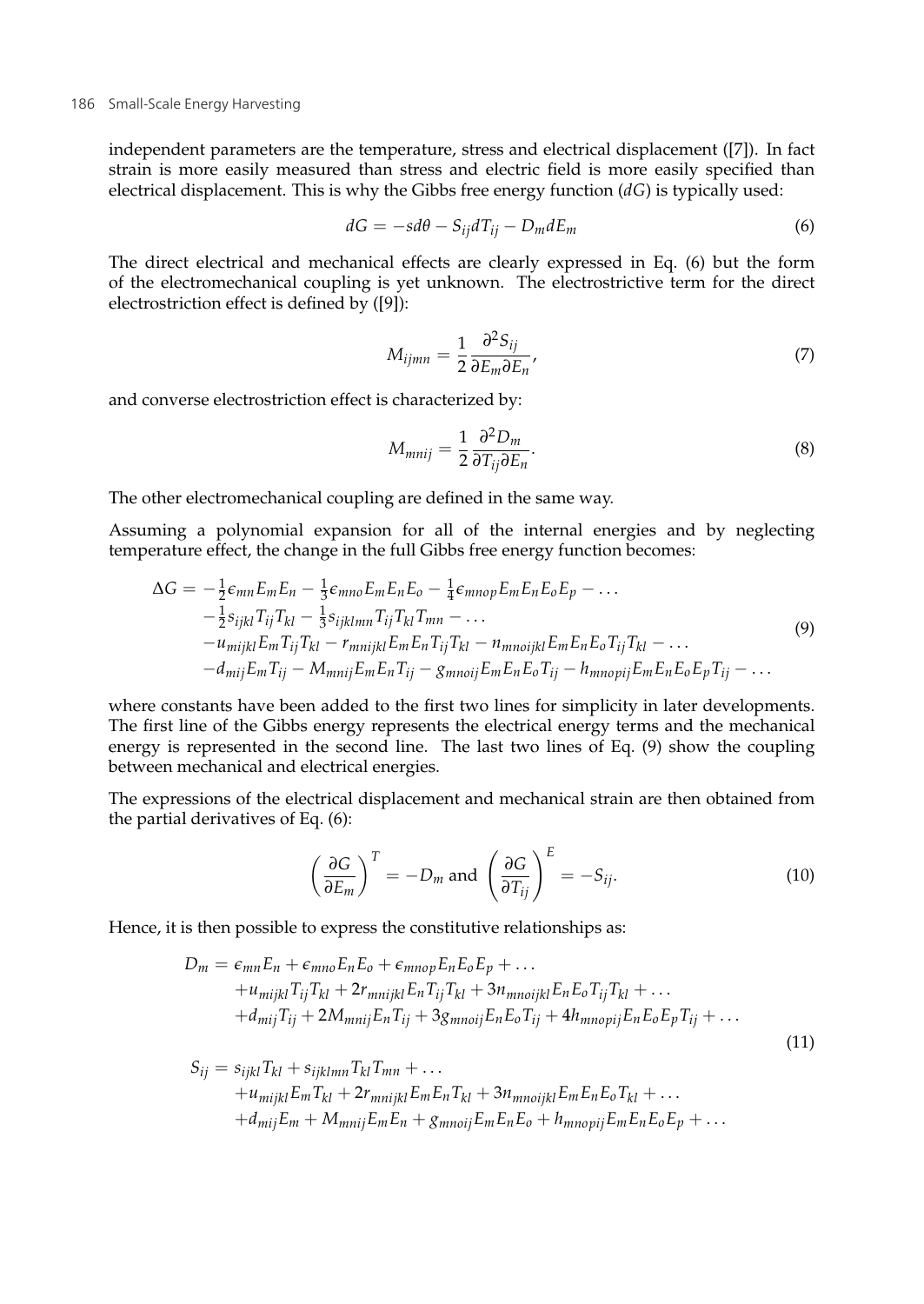The form of the constitutive relationships in Eq. (11) is very general and, consequently, are not very useful for describing electrostrictive material behavior when used as actuators or microgenerators. The knowledge of the material behavior thus needs to be introduced. The energy formulation for a purely electrostrictive material is simplified by the material symmetry in the perovskite structure, where all odd-rank permittivity terms in the Gibbs energy are necessarily zero ([6, 7]); additionally,  $M_{ijmn} = M_{mnij}$ . As a result, the piezoelectric terms, *d* and *g*, the elastostriction terms, *u* and *n*<sup> $\alpha$ </sup> and many of the electrical energy terms are equal to zero ([7]). Neglecting these, the constitutive relationships of an electrostrictive material become:

$$
D_m = \epsilon_{mn} E_n + \epsilon_{mnop} E_n E_o E_p + 2r_{mnijkl} E_n T_{ij} T_{kl} + \dots
$$
  
+2M\_{mnij} E\_n T\_{ij} + 4h\_{mnopij} E\_n E\_o E\_p T\_{ij} + \dots  

$$
S_{ij} = s_{ijkl} T_{kl} + s_{ijklmn} T_{kl} T_{mn} + 2r_{mnijkl} E_m E_n T_{kl} + \dots
$$
  
+M\_{mnij} E\_m E\_n + h\_{mnopij} E\_m E\_n E\_o E\_p + \dots (12)

In the literature ([6]), higher-order terms are typically suppressed from the electrostrictive equation as the associated effect may be neglected, and it then possible to express the constitutive equations as:

$$
D_m = \epsilon_{mn}^T E_n + 2M_{mnij} E_n T_{ij}
$$
  
\n
$$
S_{ij} = s_{ijkl}^E T_{kl} + M_{mnij} E_m E_n
$$
\n(13)

The dielectric permittivity,  $\epsilon_{mn}^T$ , indicates the charge stored in the capacitive element of the electrostrictive material at constant stress. The electrostrictive coefficient, *Mmnij*, is the electromechanical coupling term. The compliance,  $s^{E}_{ijkl}$ , relates stress and strain relationship under constant electric field.

The quadratic model is the form most often quoted in the electrostrictive literature ([5, 10]), since it is very easily measured experimentally. For example, the electrostrictive coefficient *M*, is found by applying and electric field on an unconstrained (*i.e.*, zero stress) material and measuring the induced strain, or by measuring the short-circuit current delivered by a material submitted to a given strain level.

## **2.2. Electrostriction using Debye/Langevin formalism**

Recently, Capsal *et al.* also proposed a physical model based on dipolar orientation using a Debye/Langevin formalism for evaluating the actuation abilities of an electrostrictive polymer film ([11]). Using such an approach, it has been demonstrated that the expression of the polarization  $P$  as a function of the electric field  $E$  is no longer linear and is given by:

$$
\mathcal{P} = N\mu \left[ \coth\left(\frac{\mu E}{k_b \theta}\right) - \frac{k_b \theta}{\mu E} \right].
$$
 (14)

with *N* the dipole density,  $\mu$  the mean dipolar moment of the molecules or particle,  $\theta$  the temperature and  $k_b$  the Boltzmann's constant. Hence, such an approach allows relating the polarization saturation effect that limits electrostriction for high electric fields. Eq. (14) may also be re-written using the low-field susceptibility  $\chi$  and equivalent saturation electric field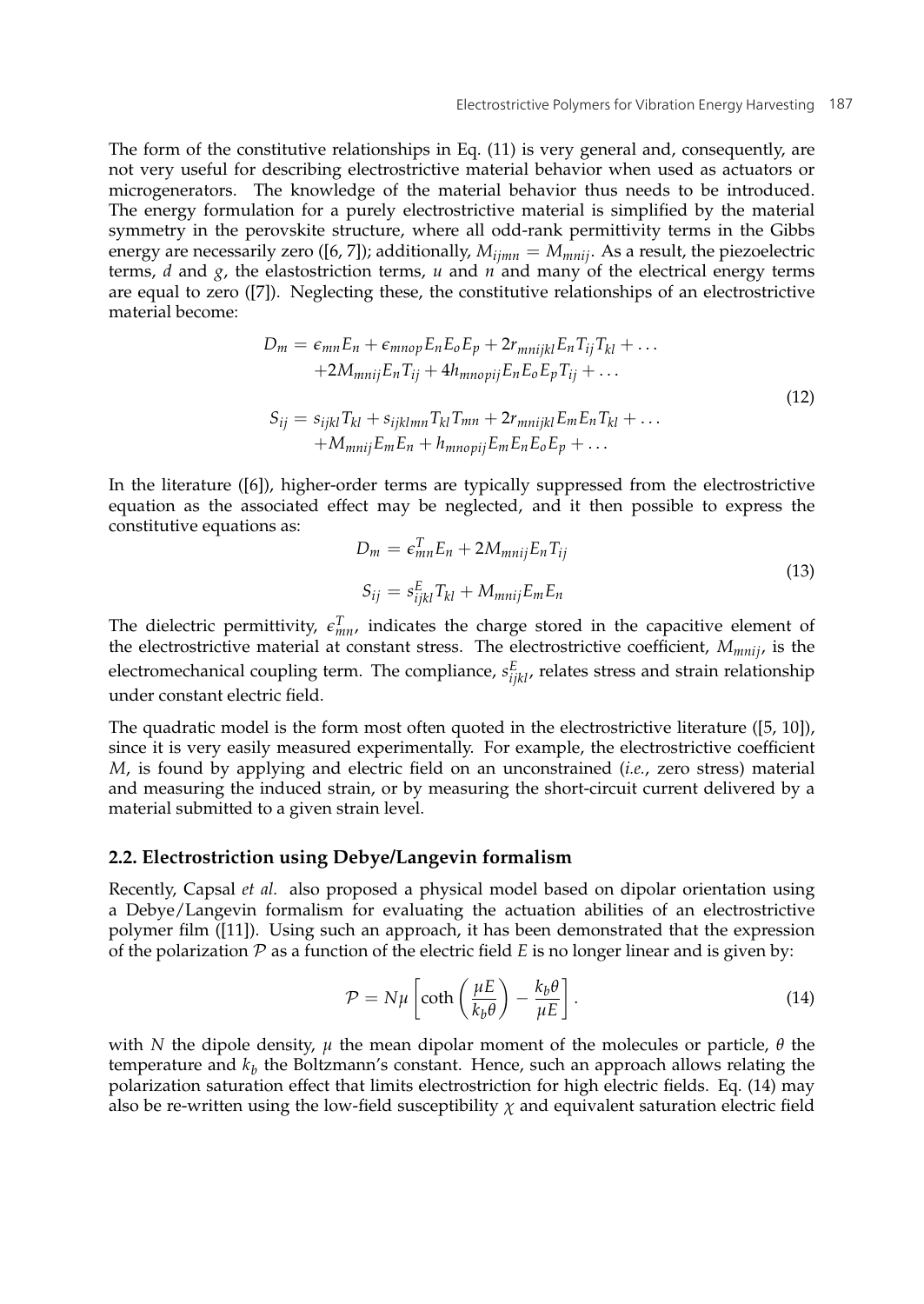#### 188 Small-Scale Energy Harvesting

*Esat* as:

$$
\mathcal{P} = 3\chi\epsilon_0 E_{sat} \left[ \coth\left(\frac{E}{E_{sat}}\right) - \frac{E_{sat}}{E} \right] \text{ with } \chi = \frac{N\mu^2}{3k_b\theta} \text{ and } E_{sat} = \frac{k_b\theta}{\mu}. \tag{15}
$$

Considering that the electrostrictive strain is generated through Maxwell's forces on the material, the electric field-induced strain is thus given by:

$$
S = \frac{\epsilon_0}{Y} \left\{ 1 + 3\chi \left[ \left( \frac{E_{sat}}{E} \right)^2 - \text{csch} \left( \frac{E}{E_{sat}} \right)^2 \right] \right\} E^2.
$$
 (16)

where csch is the hyperbolic cosecant function and *Y* the Young's modulus, yielding the equivalent electric-field induced electrostrictive coefficient *M*33:

$$
M_{33} = \frac{\epsilon_0}{Y} \left\{ 1 + 3\chi \left[ \left( \frac{E_{sat}}{E} \right)^2 - \text{csch} \left( \frac{E}{E_{sat}} \right)^2 \right] \right\}.
$$
 (17)

whose low-field value for  $E \ll E_{sat}$  may be approximated by:

$$
M_{33} \approx \frac{(1+\chi)\,\epsilon_0}{\gamma}.\tag{18}
$$

However, the polarization saturation leads to a decrease of the apparent electrostrictive as the electric field is getting closer to the saturation electric field and which tends to zeros for high electric field values (Figure 2).

## **3. Material aspect and comparison**

This Section aims at exposing the elaboration and enhancement of electrostrictive polymers for energy harvesting purposes. In addition, a figure of merit relating the harvesting abilities of the considered materials from their intrinsic properties ([12]) will be presented and discussed.

## **3.1. Material properties and enhancement**

Electrostrictive polymers are a novel class of electroactive polymers (EAP) that recently became the subject of interest thanks to their high actuation properties and harvesting capabilities ([5, 13–15]). Their lightweight, flexibility, and low mechanical impedance make



**Figure 2.** Evolution of the electrostrictive coefficient as a function of the electric field from Debye/Langevin analysis.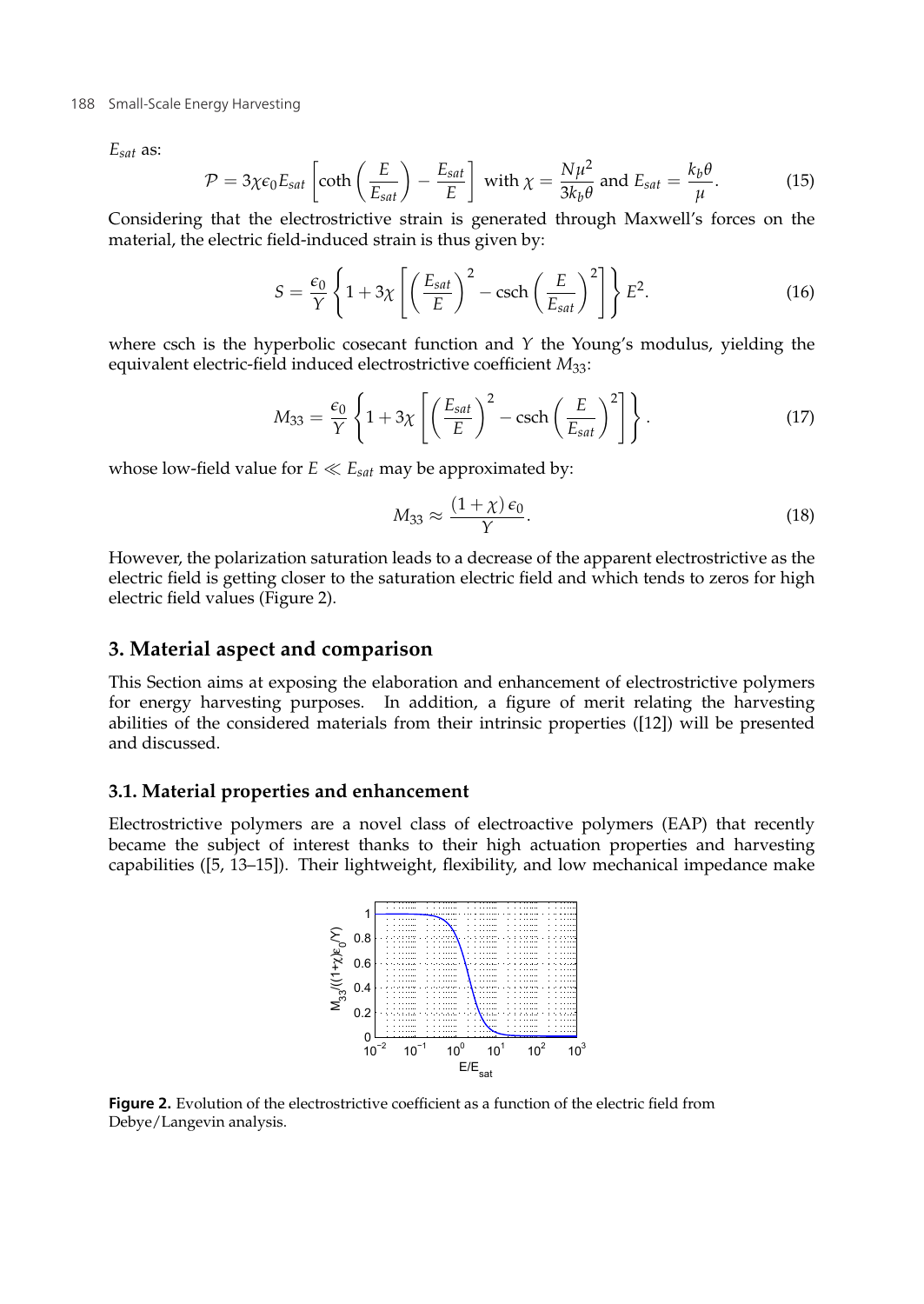them suitable for the development of low-power sensors and actuators. Thereby, this new class of EAP can potentially replace piezoelectric ceramics commonly used as active materials of energy harvesting systems when high flexibility is required, such as smart textiles ([16]).

The main drawback concerns the need of applying high electrical fields to induce polarization when such materials are used as active materials for energy harvesting ([17, 18]). It is thus clear that the intrinsic dielectric properties of the polymer are of prior importance, and a trade-off must be found between stretchability and dielectric properties of the polymer.

Several studies have analyzed and enhanced the energy conversion performance of electrostrictive polymers, both in terms of actuation and energy harvesting ([12, 19, 20]). An ideal approach in order to obtain polymers with specific improved dielectric properties is represented by a challenging synthesis of new molecular architectures. There exist various approaches for obtaining polymer-like blends of known polymers, or copolymerization, and so on. Lehmann *et al.* ([21]) developed a process for synthetically modifying the dielectric properties of liquid-crystalline elastomers; in this type of material, the polarization phenomena can be enhanced by the rearrangement of the lateral group chains and the creation of crystalline regions.

For instance, it has been demonstrated that the easiest way to enhance the dielectric properties of a polymer is the use of inorganic nano-fillers dispersed in a polymer matrix. It significantly increases the harvested energy by increasing the dielectric permittivity ([10, 12]). Two kinds of inorganic fillers are commonly used. In one hand highly dielectric particles allows an increase of the dielectric permittivity without significant modification of the dielectric losses ([22, 23]). Figure 3 presents the volume fraction influence of the ceramic nano-fillers on the relative dielectric permittivity of Barium Titanate/polyamide 11 composite ([22]). The polyamide matrix have a low dielectric permittivity with  $\epsilon = 2.5\epsilon_0$  at a frequency of  $f = 1$  kHz. Introducing Barium Titanate leads to a four times increase of the dielectric permittivity of the composite. However, because of the significant difference of the dielectric permittivity between the inorganic and organic phase, high content of particles is usually required.



**Figure 3.** Room temperature dielectric permittivity  $(\epsilon')$  versus frequency for BaTiO<sub>3</sub>/Polyamide 11 composites with volume fraction ranging from  $0\%$ , to  $45\%$ composites with volume fraction ranging from 0%, to 45%.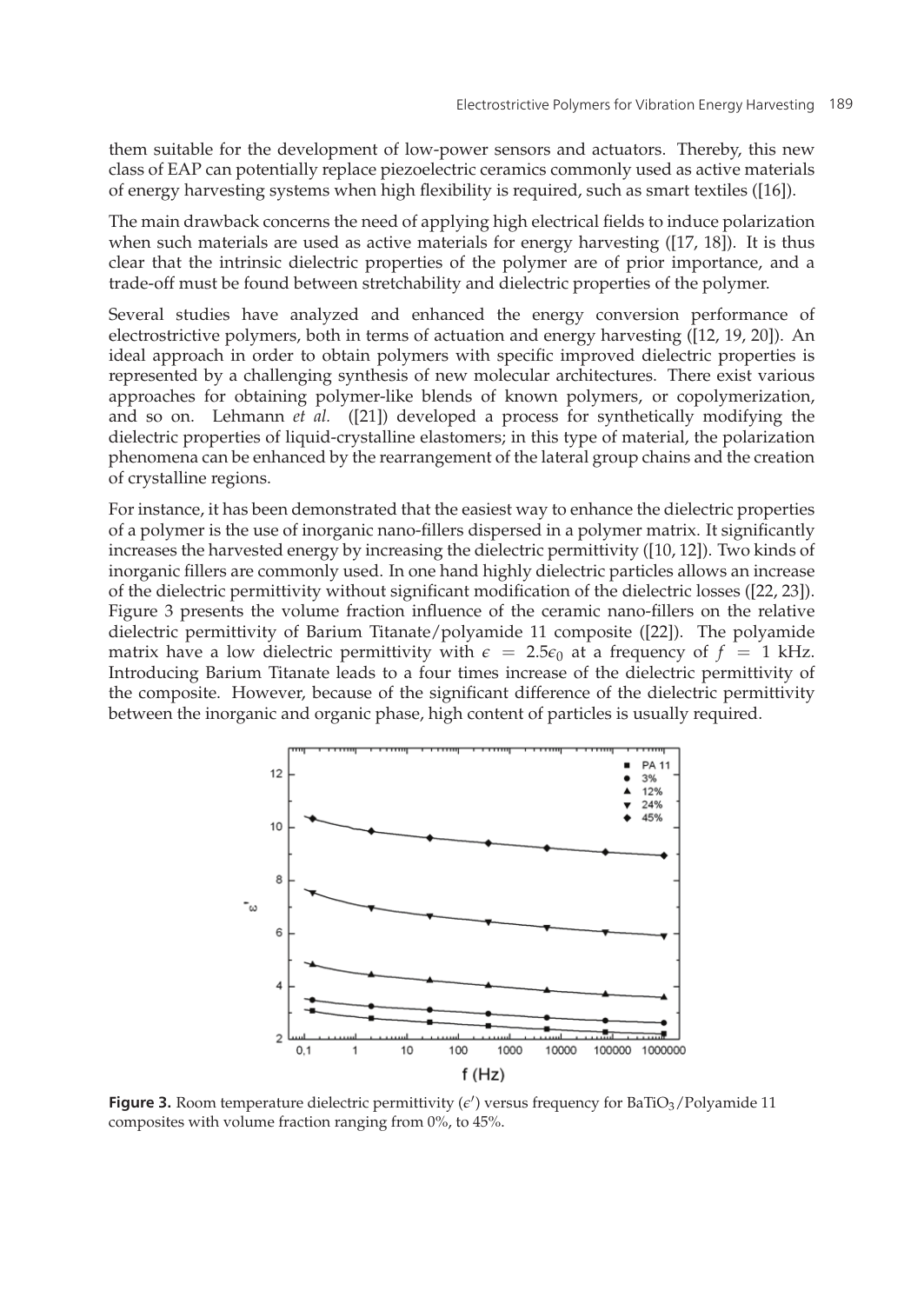

**Figure 4.** Room temperature stress versus strain measurements for BaTiO<sub>3</sub>/Polyamide 11 composites with volume fraction ranging from 0%, to 24%.

Incorporating high volume fraction of ceramic fillers in the polymer matrix highly influences the mechanical properties of the polymer. In Figure 4 is depicted the stress versus strain measurements of the ceramic/polymer composites for various volume fraction of fillers ([24]). It can be easily deduced that dispersing high content of fillers not only increases the elastic modulus of the polymer but also highly reduces the breakdown strain. The elastic modulus of the polymer matrix is  $E = 400$  MPa and increases to  $E = 1.5$  GPa for 24% vol. of inorganic particles. Meanwhile, the strain at break is reduced from 175% for PA11 to 2.5% at 24% vol. of inorganic particles. These composites are therefore not suitable for stretchable energy harvesting systems.

On the other hand, conductive fillers can be used to increase the macroscopic dielectric permittivity. In that case, free charges not only contribute to conduction, but also possibly give rise to Maxwell-Wagner-Sillars (MWS) polarization. MWS polarization is characterized by a huge increase of the low frequency (below 10 Hz) dielectric permittivity at temperature above the glass transition of the polymer, because of charge trapping at heterogeneities ([25]). Conductive particles/polymer composites are prone to show losses with a percolative behavior above a critical weight fraction of conductive particles that depends on the aspect ratio of the fillers. At the percolation threshold, hopping conductive paths are formed between close particles within the matrix ([26, 27]). Unfortunately, the maximum increase in composite permittivity is achieved close to the percolation threshold. According to these results, reducing the stiffening introduced by inorganic fillers and simultaneously exploiting the dielectric enhancement when conductive fillers are introduced to a polymer matrix is very interesting. Many studies have demonstrated that, by carefully controlling the aspect ratio of the particles, the percolation threshold can be lowered down to  $5 \text{ wt}$ % ([28]) which is an evident advantage in terms of mechanical properties. The filling of the polymer must be done without reaching the percolation threshold and without decreasing the breakdown voltage too much. These two parameters not only depend on the fillers morphology and size ([29]) and on the polymer matrix but also on the dispersion of the fillers in the matrix. Some results obtained by filling highly electrostrictive matrices with conductive nano-fillers are summarized in Table 1. Depending upon the types of fillers (including organic and inorganic conductive fillers), a huge increase of the dielectric permittivity is reported at low filler content. Blending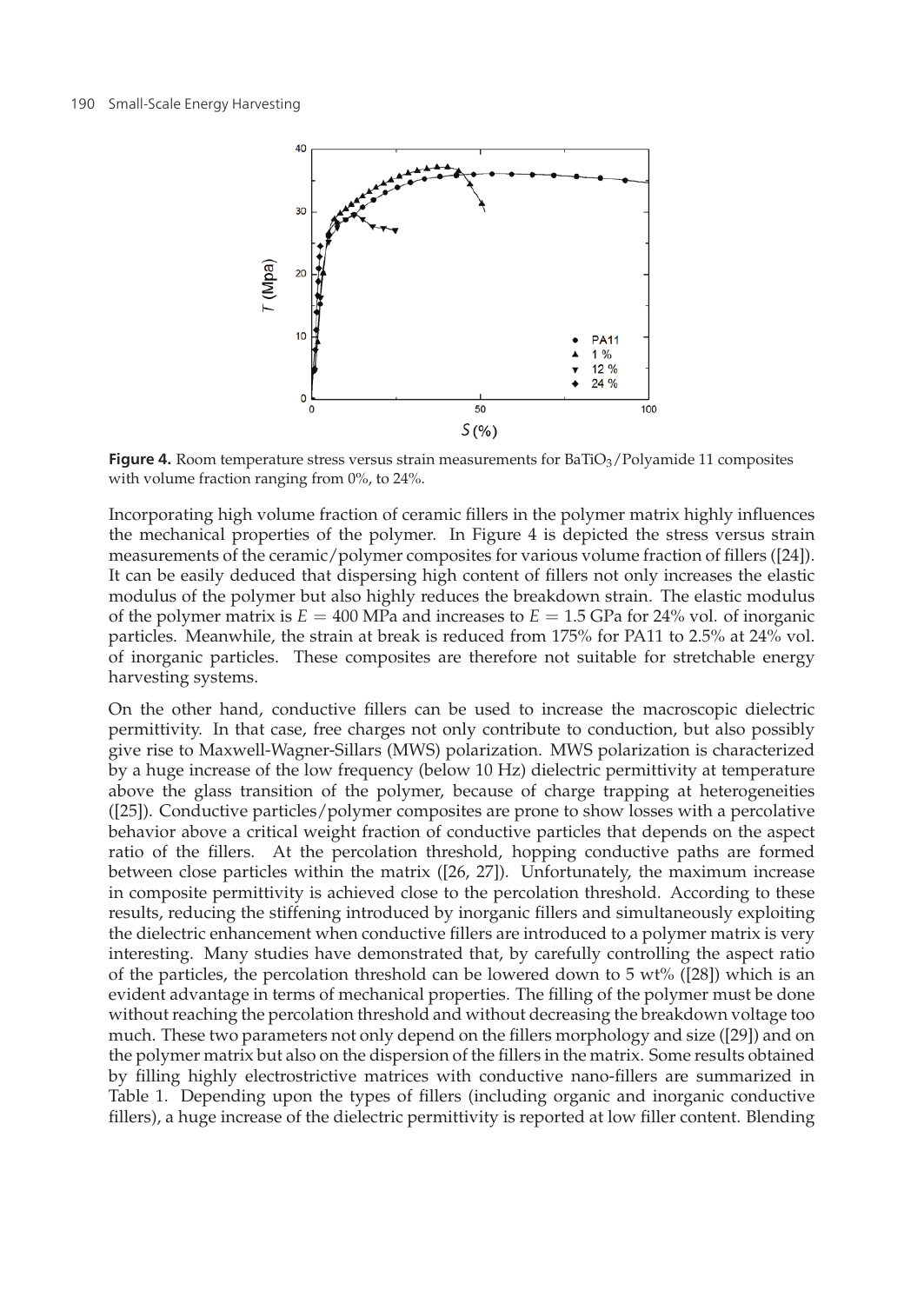of different polymers with a conductive polymer can result in novel materials with potentially attractive properties.

The different methods available for enhancing the dielectric permittivity of polymers are listed in Table 2 which also gives the advantages and drawbacks of each technique. Random composites represent readily applicable approaches suitable for increasing the dielectric permittivity of polymers. In the long run, the challenge consists in synthesizing a new highly polarizable polymer.

Finally, another approach for greatly reducing the applied voltage consists in using a stack of multilayers of a few microns in thickness. Such a multilayer device has been developed by Choi *et al.* in [30]. This system was driven at a voltage level of  $V = 40$  V, corresponding to

|                                   | Content Relative dielectric |     |                                                                                                                  | $M_{33}$    |        |
|-----------------------------------|-----------------------------|-----|------------------------------------------------------------------------------------------------------------------|-------------|--------|
| Polymer <sup><math>a</math></sup> |                             |     | Fillers (vol. %) permittivity ( $\epsilon/\epsilon_0$ ) (10 <sup>-15</sup> m <sup>2</sup> .V <sup>-2</sup> ) Ref |             |        |
| PU                                | None                        |     | 6.8 <sup>b</sup>                                                                                                 | $-1^b$      | [20]   |
| PU                                | SiC.                        | 0.5 | $10.9^{b}$                                                                                                       | $-2.5^{b}$  | $[15]$ |
| PU                                | C <sub>B</sub>              |     | $15.4^{b}$                                                                                                       | $-4^b$      | [20]   |
| P(VDF-TrFE-CFE) None              |                             |     | $65^b$                                                                                                           | $-1.1^{b}$  | [12]   |
| $P(VDF-TrFE-CFE)$                 | <b>CB</b>                   |     | $95^b$                                                                                                           | $-2.4^{b}$  | $[12]$ |
| P(VDF-TrFE-CFE) PANI              |                             | 23  | 2000 <sup>c</sup>                                                                                                | $-0.15^{d}$ | [19]   |
|                                   |                             |     |                                                                                                                  |             |        |

*<sup>a</sup>* SiC: silicon carbide; CB: carbon black; PANI: polyaniline

*<sup>b</sup>* measurements done at 0.1 Hz

*<sup>c</sup>* measurements done at 1000 Hz

*<sup>d</sup>* measurements done at 1 Hz

**Table 1.** Effect of nano-fillers on material properties

|                      | Type of Filler       | Advantages                                                                                      | Drawbacks                                                                                        |  |
|----------------------|----------------------|-------------------------------------------------------------------------------------------------|--------------------------------------------------------------------------------------------------|--|
|                      | Inorganic/Dielectric | dielectric<br>High<br>permittivity                                                              | $\bullet$ High filler content<br>Increase of the<br>$\bullet$<br>elastic modulus                 |  |
| Random<br>Composites | Inorganic/Dielectric | High<br>dielectric<br>permittivity<br>$for \bullet$<br>low fillers content                      | the<br>Increase of<br>$\bullet$<br>conductivity<br>of<br>Decrease<br>the<br>voltage<br>breakdown |  |
| Polymer<br>Blend     | Organic              | mechanical<br>$\bullet$ No $\bullet$<br>reinforcement<br>• Very high dielectric<br>permittivity | Complex process<br>of realization                                                                |  |

**Table 2.** Comparison between the different methods for enhancing the dielectric permittivity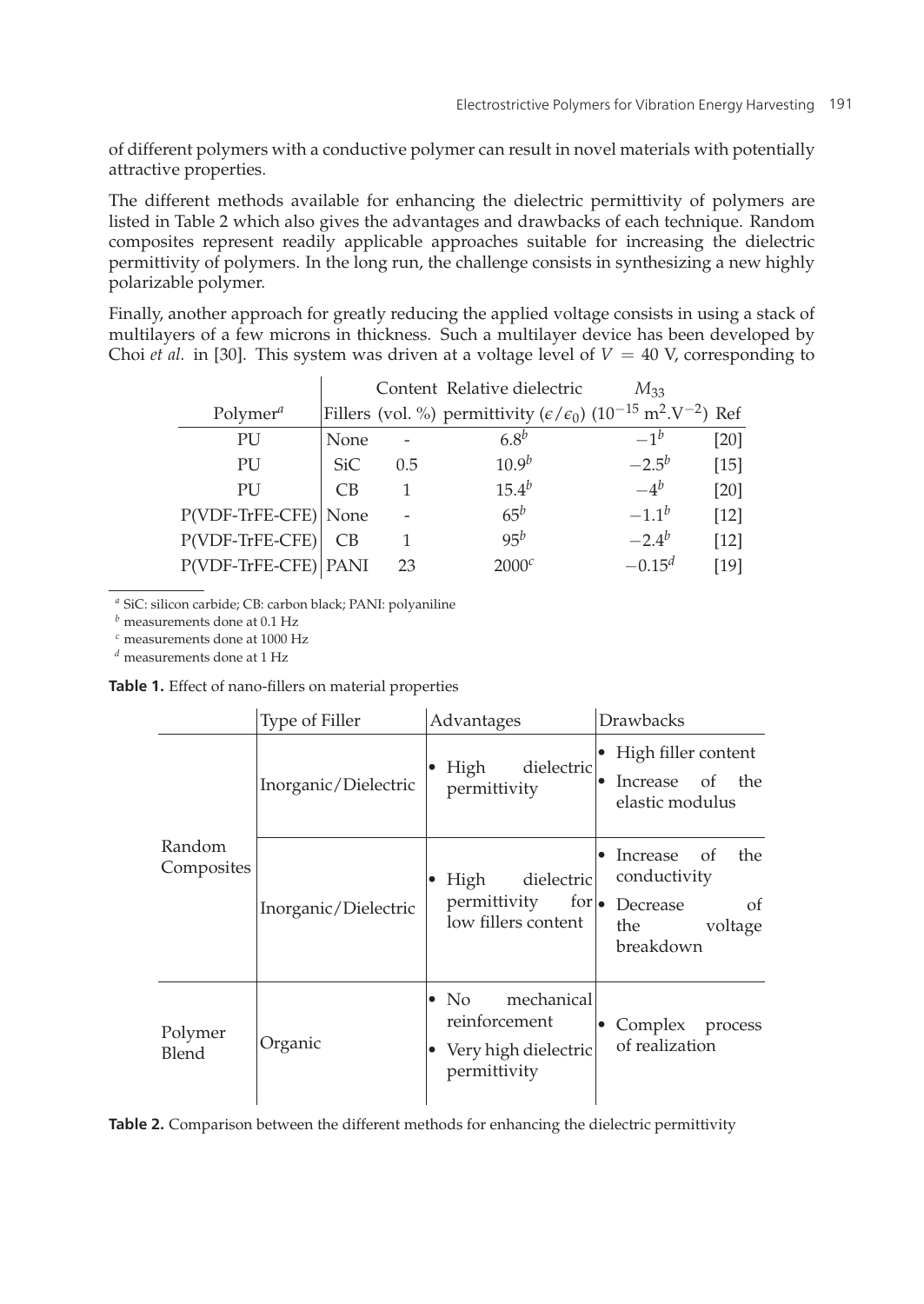an electric field of  $E = 50$  V. $\mu$ m<sup>-1</sup>, allowing to overcome all the problems inherent with the use of high voltage power supplies. Such an approach also permits increasing the breakdown electric field according to Paschen's law.

## **3.2. Material comparison**

When comparing the harvesting performance of several energy harvesting devices featuring electrostrictive polymers (Table 3), significant difference can be observed between performance in terms of energy harvesting abilities of electrostrictive polymer-based system, even though the used materials may be very similar. However, as electrostriction requires a mean of activation through the application of an electric field and because the electrical activity is dependent on the mechanical solicitation, external parameters such as maximum electric field and strain applied to the system significantly affect the output power of the device. Hence, in order to have a fair comparison in terms of material aspects, it is mandatory to develop a figure of merit taking into account the intrinsic parameters of the material only, independently from external environmental parameters.

In order to assess the energy harvesting abilities of a given electrostrictive element independently from external applied parameters, it is considered that the material is connected to a constant voltage generator trough a load that is used to mimic the connected electrical system<sup>1</sup> (Figure 5). Considering such a scheme and from the linear constitutive equations of electrostriction (Eq. (13)) as a function of the strain, it is possible to express the current *I* delivered by the polymer as ([12]):

|                                                  | Ren <i>et al.</i> ([17])                                        | al. $([18])$                              | Cottinet <i>et Lallart et al.</i> ([12]) |
|--------------------------------------------------|-----------------------------------------------------------------|-------------------------------------------|------------------------------------------|
| Material                                         | Irradiated copolymer PolyurethaneTerpolymer<br>$ (PVDF - TrFE)$ |                                           | (PVDF<br>$TrFE - CFE$ ) + 1% CB          |
| Strain level $(\% )$                             | 3                                                               | $8 \times 10^{-3}$                        | 0.7                                      |
| electric 67<br>Maximum<br>field $(V.\mu m^{-1})$ |                                                                 | 5                                         | 10                                       |
| Energy<br>$(I.cm^{-3})$                          | density $ 40 \times 10^{-3} $                                   | $20 \times 10^{-12}$ $170 \times 10^{-6}$ |                                          |

**Table 3.** Energy harvesting performance of electrostrictive polymer-based systems



**Figure 5.** Energy harvesting circuit

<sup>&</sup>lt;sup>1</sup> Although energy harvesting systems usually requires DC output voltage for realistic applications, the use of a single load is employed here as an approximation. Furthermore, some DC harvesting systems may use AC to DC converters that are are seen as a purely resistive load by the active element ([31]).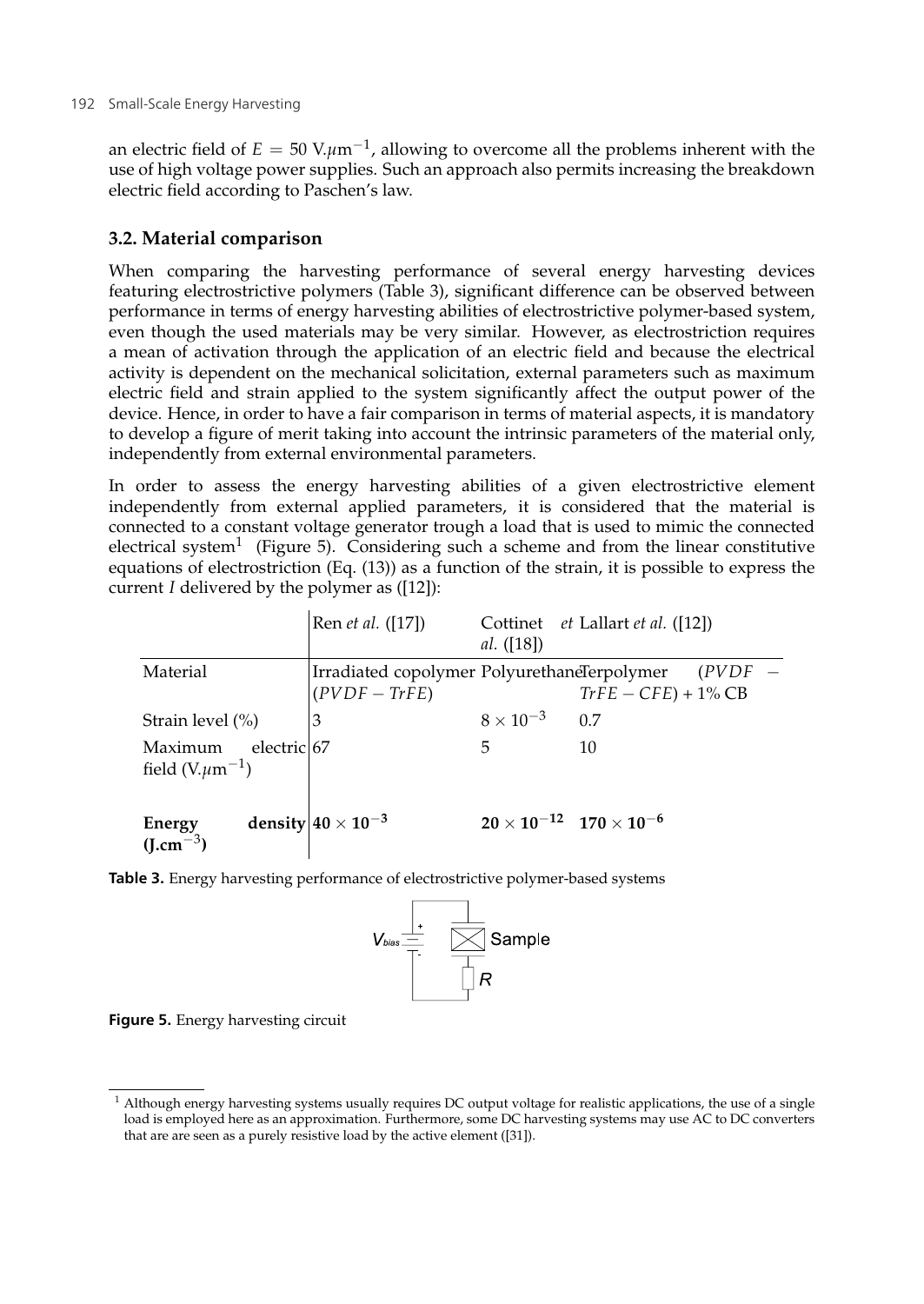Electrostrictive Polymers for Vibration Energy Harvesting 193

$$
I = \frac{2\Lambda M_{31} Y E_{dc}}{1 + 2j\pi f \frac{\Lambda \epsilon_{33}^T}{l} R} 2j\pi f S_1,
$$
\n(19)

where  $\Lambda$ , *l*, *f*, *S*<sub>1</sub> and *E<sub>DC</sub>* respectively refer to the sample surface area, sample thickness, frequency, longitudinal strain and bias electric field, and assuming small-signal behavior (low current and electric field AC components). Hence, it is possible to derive the harvested power *P* on the load, yielding:

$$
P = \frac{2R\left(\Lambda 2\pi f M_{31} Y E_{DC}\right)^2}{1 + \left(\frac{\Lambda \epsilon_{33}^T}{l} 2R\pi f\right)^2} S_M^2,
$$
\n(20)

with  $S_M$  the strain magnitude. Hence, the maximum power at the optimal load is given by  $(I12]$ :

$$
P_{max} = \frac{2\pi}{\epsilon_{33}^T} (M_{31}Y)^2 \Lambda I f E_{DC}{}^2 S_M{}^2.
$$
 (21)

Figure 6 presents the comparison of experimental maximum harvested power for well-known electrostrictive materials as well as the comparison with the predicted harvesting abilities (obtained from experimentally measured electrostrictive coefficient, permittivity and Young's modulus2 ), showing a very good agreement between measured and theoretically estimated data.

From the previous expression, it can be seen that the right part of the right side member refers to external parameters (dimensions, frequency, bias electric field and strain magnitude), while the left part allows defining a material figure of merit *F* from its intrinsic parameters as:

$$
F = \frac{2\pi}{\epsilon_{33}^T} \left( M_{31} Y \right)^2, \tag{22}
$$

which depends on the inverse permittivity, squared electrostrictive coefficient and squared Young's modulus, and whose dimensions are  $\text{Im}^{-3} \cdot (\text{m/m})^{-2} \cdot (\text{V/m})^{-2} \cdot \text{cycle}^{-1}$  (energy density per squared strain level per squared electric field magnitude per cycle), or J.m<sup> $-1$ </sup>.V<sup> $-2$ </sup>.cycle<sup> $-1$ </sup> in contracted form.

It is also possible to represent such a figure of merit in a graphical way, by plotting the squared product of the electrostrictive coefficient by the Young's modulus as a function of the inverse permittivity, leading to the chart depicted in Figure 7. From this Figure, it can be seen that the terpolymer outperforms the other considered samples, although the high Young's modulus of such a material limits the maximum strain that can be applied to the device. As well, the enhancement offered by the previously exposed permittivity increase approach using nano-filler incorporation can be demonstrated through the proposed criterion, both for polyurethane and terpolymer.

In order to assess the correctness of the proposed figure of merit, Table 4 shows the comparison of several other criteria with the proposed one (normalized with results for pure polyurethane), demonstrating the ability of the exposed figure of merit for accurately predicting the harvesting abilities of a given electrostrictive material compared to a reference one, while other factors do not relate quite well the actual performance, as they are not based on the direct evaluation of energy harvesting capabilities. It can also be noted that,

<sup>&</sup>lt;sup>2</sup> The value of the electrostrictive coefficient has been obtained from short-circuit current measurement, while permittivity and Young's modulus were evaluated using a LCR meter and force-displacement monitoring.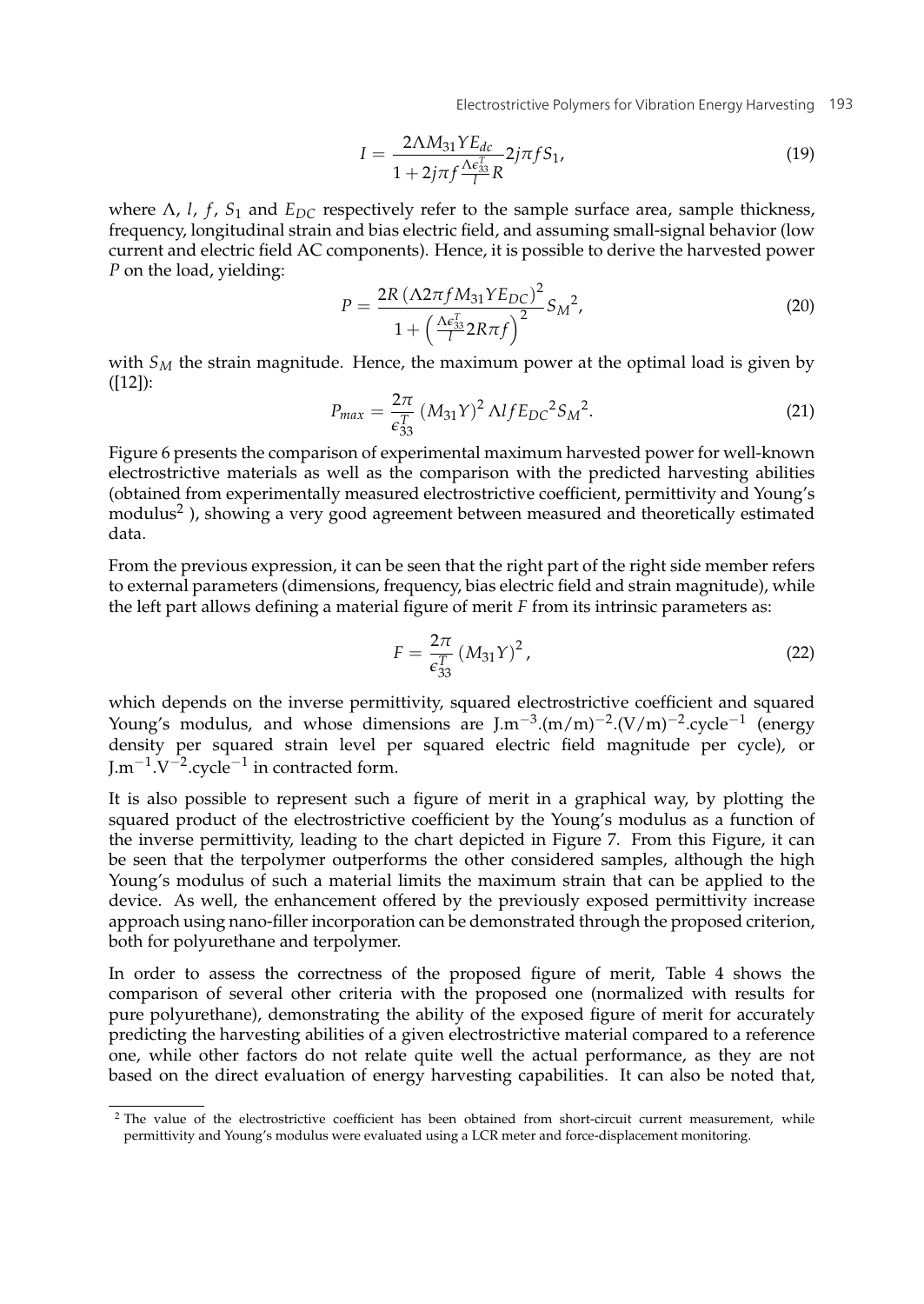

(b) Constant strain level

**Figure 6.** Experimental and predicted maximal harvested power using several electrostrictive polymers considering different bias electric fields and strains (frequency: 100 Hz).

as considered polymers belongs to different classes, the empirical law exposed by Eury *et al.* in ([5]) stating that the product of the electrostrictive coefficient by the Young's modulus  $M_{31}Y$  is proportional to the squared product of the difference between material permittivity and vacuum permittivity ( $\epsilon_0$ ) divided by the material permittivity  $(\epsilon_{33}^T-\epsilon_0)^2$  / $\epsilon_{33}^T$  leads here to inaccurate results.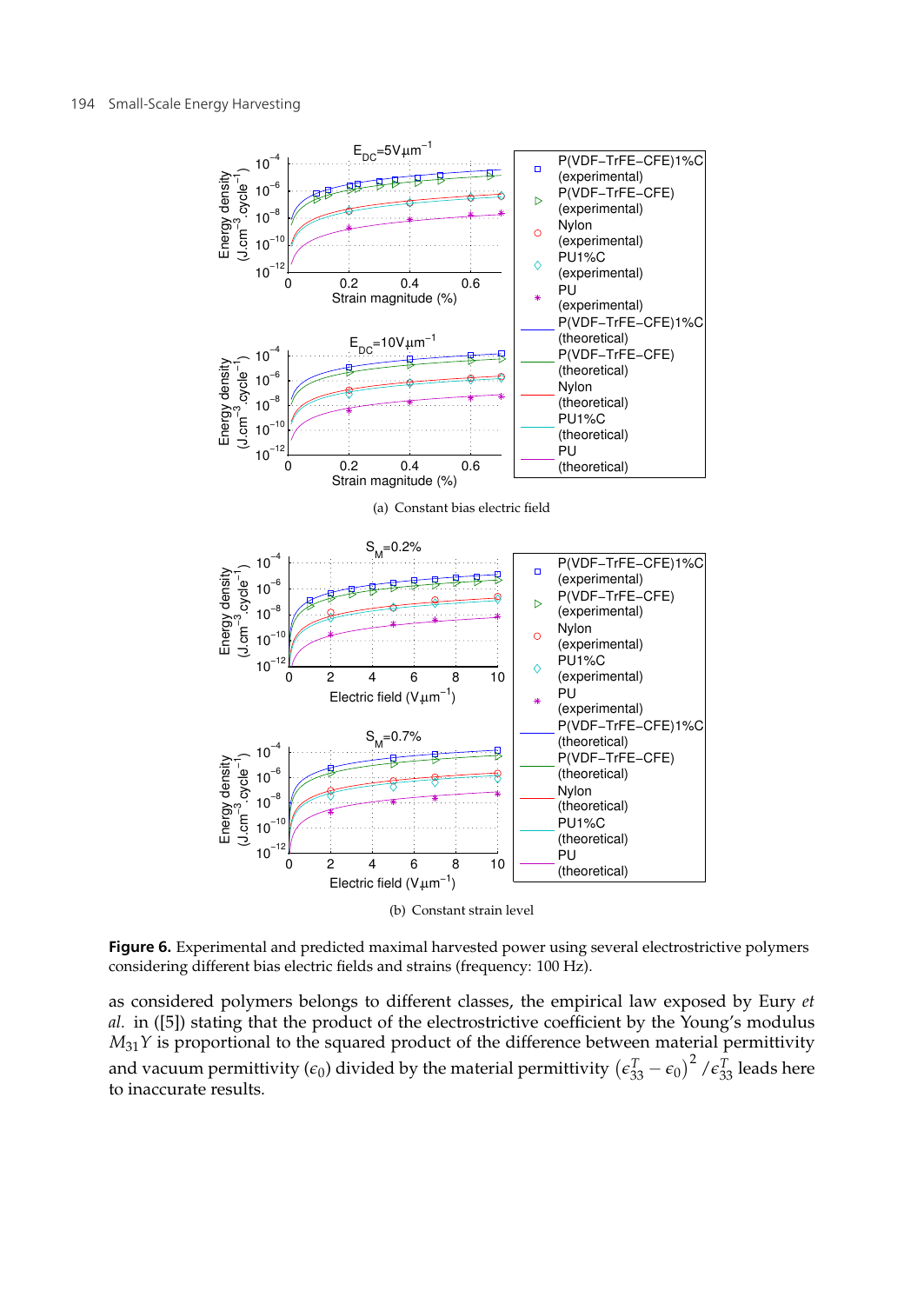

**Figure 7.** Comparison of several electrostrictive polymers using the energy harvesting figure of merit.

| Material                |                         | Type of figure of merit                 |                                                        |                                                                     | Experimental<br>harvested<br>power |
|-------------------------|-------------------------|-----------------------------------------|--------------------------------------------------------|---------------------------------------------------------------------|------------------------------------|
|                         | $\epsilon_{33}^T$       |                                         | $(M_{31}Y)^2 \frac{2\pi}{\epsilon_{33}^T} (M_{31}Y)^2$ | $\frac{\left(\epsilon_{33}^T-\epsilon_0\right)^4}{\epsilon_{33}^T}$ |                                    |
|                         | (energy)<br>conversion) | (power at<br>constant<br>load -<br>[32] | (harvested<br>energy -<br>$[12]$                       | (harvested<br>energy<br>considering<br>Eury's law $-[5]$            |                                    |
| Polyurethane            | 1                       |                                         | 1                                                      |                                                                     | 1                                  |
| Polyurethane<br>$+1\%C$ | 1.63                    | 32                                      | 20                                                     | 2.45                                                                | 21.5                               |
| Nylon                   | 2.61                    | 83                                      | 31.7                                                   | 4.91                                                                | 32.9                               |
| Terpolymer              | 9.13                    | 7056                                    | 773                                                    | 22.1                                                                | 731                                |
| Terpolymer<br>$+1\%C$   | 15.9                    | 32400                                   | 2040                                                   | 40                                                                  | 2060                               |

**Table 4.** Comparison of several figures of merit for the evaluation of normalized energy harvesting performance.

Hence, applying this figure of merit to Table 3 by dividing the energy density by the squared electric field and squared strain level leads to the new table presented in Table 5, which reflects in a much better way the intrinsic material abilities for harvesting energy. Finally, as the previous development assumed linear behavior, it can also be noted that other parameters such as maximum admissible electric field, maximum strain level or saturation electric field may additionally be taken into account to precisely evaluate the performance in terms of energy scavenging from material aspect.

## **4. Energy harvesting techniques**

The goal of this Section is to expose energy harvesting interfaces for efficiently extracting the converted energy to the storage stage. Basically, two global approaches can be adopted for such a purpose: either the electroactive material can be submitted to charge and discharge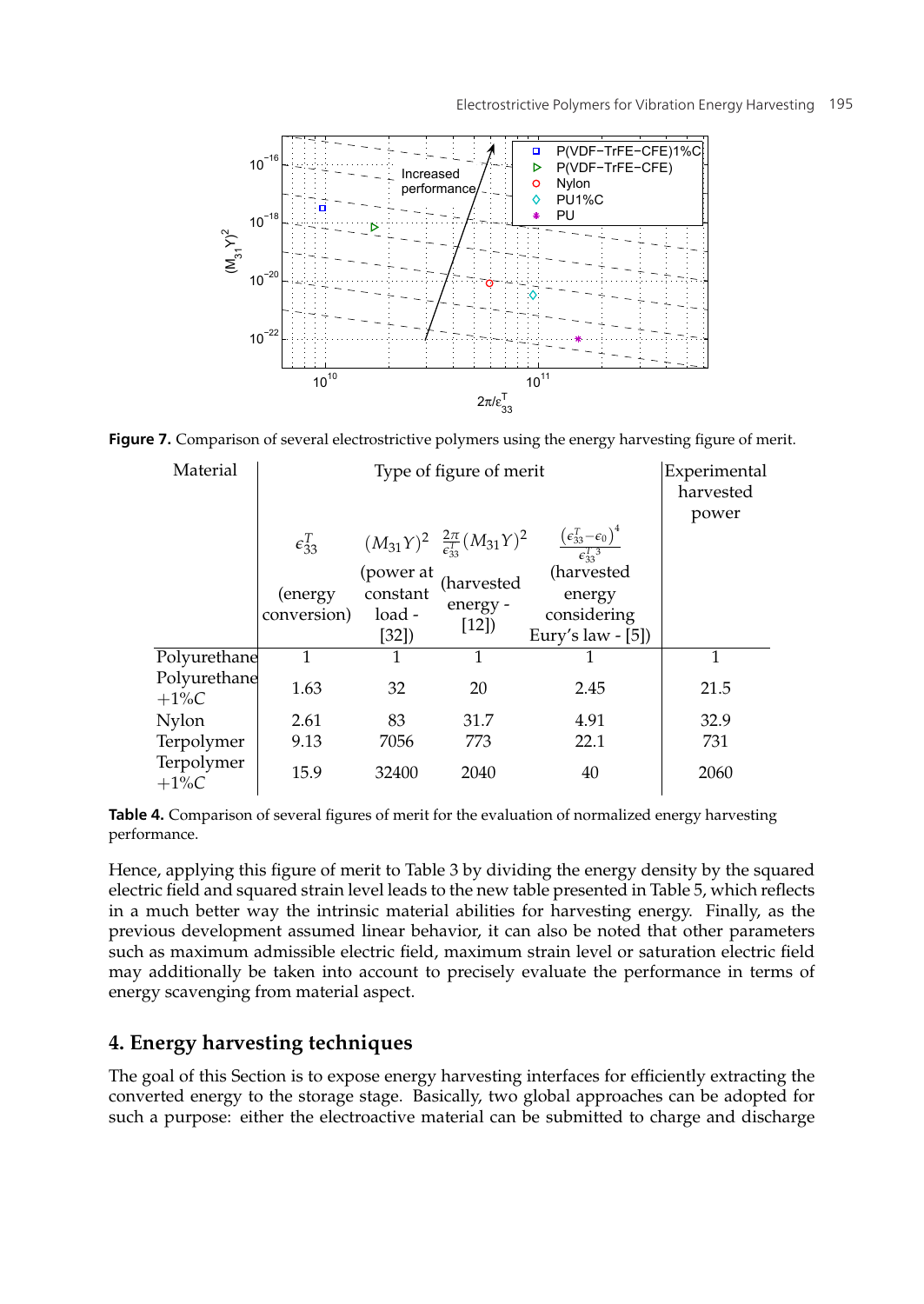|                                                                                                   | Ren <i>et al.</i> ([17])                                    | <i>al.</i> ([18])                         | Cottinet <i>et Lallart et al.</i> ([12]) |
|---------------------------------------------------------------------------------------------------|-------------------------------------------------------------|-------------------------------------------|------------------------------------------|
| Material                                                                                          | $\vert$ Irradiated copolymer PolyurethaneTerpolymer (PVDF – |                                           |                                          |
|                                                                                                   | $(PVDF - TrFE)$                                             |                                           | $TrFE - CFE$ ) + 1% CB                   |
| Figure of merit $10 \times 10^{-9}$<br>(J.m <sup>-1</sup> .V <sup>-2</sup> .cycle <sup>-1</sup> ) |                                                             | $125 \times 10^{-12}$ 34 $\times 10^{-9}$ |                                          |
|                                                                                                   |                                                             |                                           |                                          |

**Table 5.** Energy harvesting performance of electrostrictive polymer-based systems

cycles (in a similar fashion that electrostatic devices - [33]), or a bias electric field can be applied, which allows an equivalent piezoelectric behavior in dynamic mode. In the following development, it will be considered that the system is submitted to a constant strain level, and backward coupling that limits the strain value under a given stress magnitude will be neglected, as the coupling in electrostrictive polymers is usually low for moderate electric fields. In addition, it will be considered that the strain levels are quite low  $(< 10\%)$ , so that the thickness and surface changes are limited, and thus the modifications in the electric field and electric displacement due to changes in sample dimensions may be neglected.

## **4.1. Charge/discharge cycles**

Because of the capacitive behavior of electrostrictive dielectric polymers, classical electrostatic cycles as exposed in [33] can be applied or adapted, which consist in electric field application and release cycles. The basic operations of such an energy harvesting approach can either consider constant electric field (Ericsson cycle) or constant charge (Stirling cycle), as depicted in Figure 8. In both cases however, the electrical charge has to be applied when the capacitance is highest and released when it is the lowest. Considering the electrical constitutive equation in Eq. (13) when the material is submitted to longitudinal strain, with *T* and *D* used as independent variables:



**Figure 8.** Electrostatic energy harvesting cycles and mechanical cycles for electrostrictive polymers.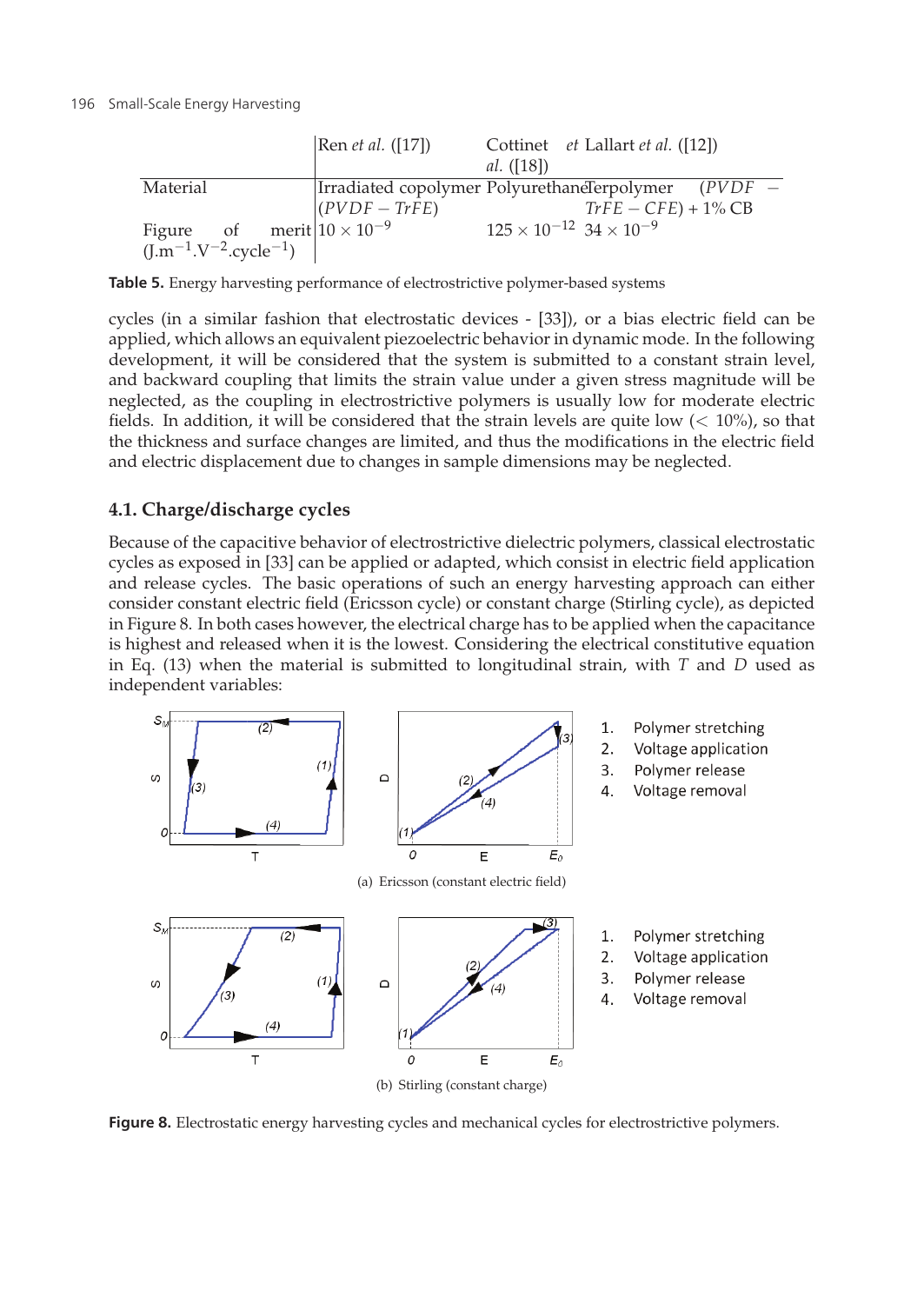Electrostrictive Polymers for Vibration Energy Harvesting 197

$$
D_3 = \epsilon_{33}^S E_3 + 2M_{31} Y E_3 S_1 \text{ with } M_{31} > 0,
$$
\n(23)

the charge-voltage relationship is therefore given as:

$$
Q = \left(\frac{\epsilon_{33}^S \Lambda}{l} + 2\frac{M_{31} Y \Lambda}{l} S_1\right) V \text{ with } \frac{M_{31} Y \Lambda}{l} > 0,
$$
 (24)

with *Q* and *V* denoting the electrical charge and voltage, respectively and Λ and *l* the sample surface area and sample thickness.

Hence, the charge should be done when the strain is maximum (maximum capacitance) and the discharge should occur when the polymer is released (minimum capacitance). When doing so, it can be demonstrated that the harvested energy density per cycle is given by ([34, 35]):

$$
W_V = M_{31} Y S_M E_0^2
$$
  
\n
$$
W_Q = \left(1 + 2 \frac{M_{31} Y}{\epsilon_{33}^S} S_M\right) M_{31} Y S_M E_0^2,
$$
\n(25)

where  $W_V$  and  $W_O$  refer to the harvested energy densities using Ericsson and Stirling cycles, respectively, and  $\vec{E}_0$  denotes the applied electric field.

However, such cycles may also be adapted specifically to electrostrictive material considering a non-zero initial electric field. In this case,  $E_0^2$  is replaced by  $(E_0^2 - E_{init}^2)$  in Eq. (25), with *Einit* denoting the initial electric field when the longitudinal strain is zero. Obviously, this would lead to reduced energy harvesting abilities. However, the application of an initial electric field permits a cycle combining Ericsson and Stirling approaches using constant voltage stretching and constant charge release (Figure 9), yielding a harvested energy density *WQV* <sup>3</sup> ([34, 35]):

$$
W_{QV} = 2\frac{(M_{31}Y)^2}{\epsilon_{33}^S} S_M^2 E_{init}^2.
$$
 (26)

However, the main drawback of these approaches is the need of continuously controlling a voltage source or the polymer voltage, which may compromise the operation of the system as the energy requirements for driving the voltage source may be greater than the harvested energy, yielding a negative energy balance and hence unrealistic operations. In order to counteract this drawback, it has been proposed in ([34–36]) a purely passive cycle consisting of two voltage sources a two diodes as depicted in Figure 10.



**Figure 9.** Energy harvesting cycle using hybrid Stirling/Ericsson combination.

<sup>&</sup>lt;sup>3</sup> It may be interesting to note that such the expression of  $W_{QV}$  explicitely makes the figure of merit exposed in the previous section appearing.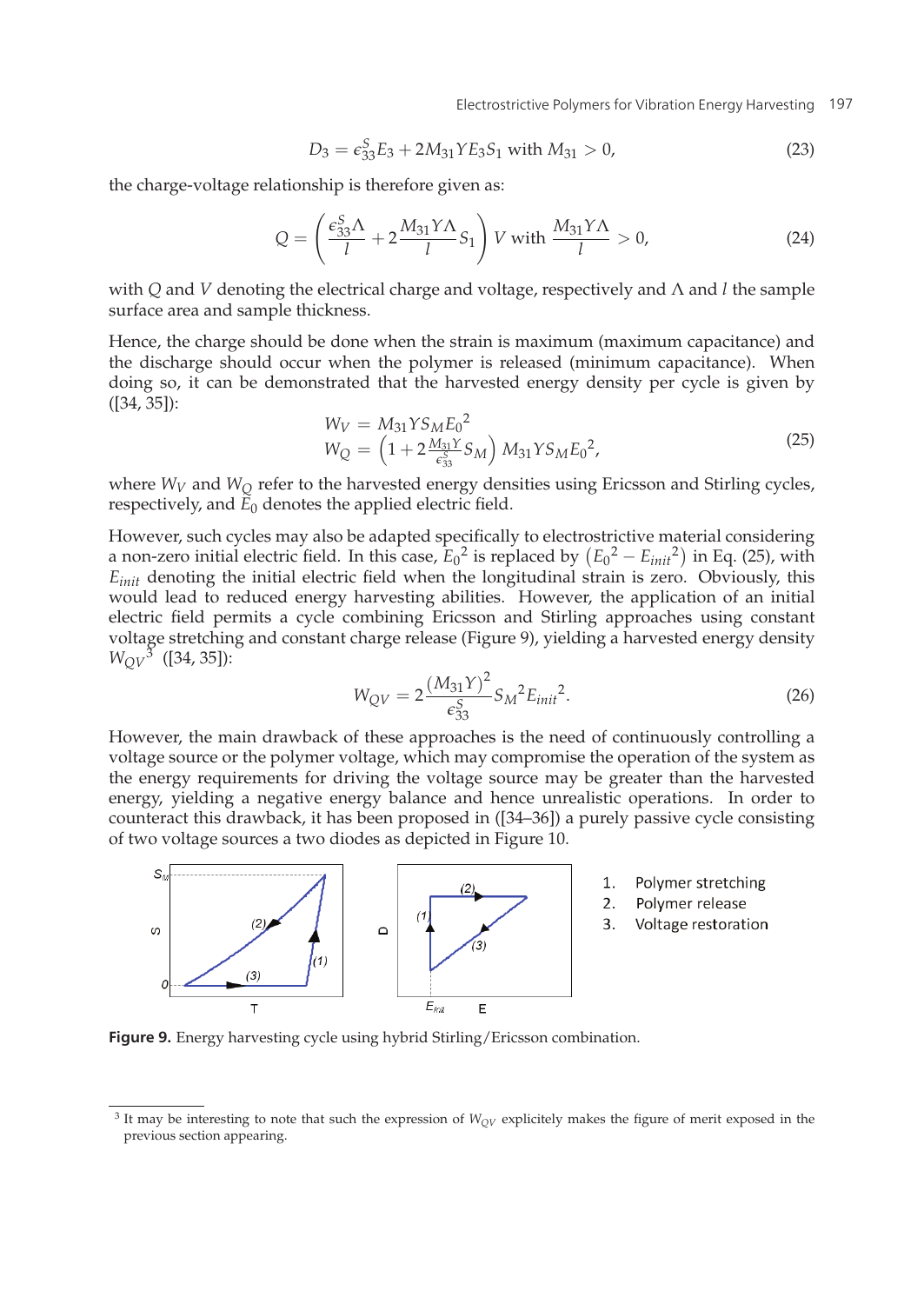

**Figure 10.** Passive energy harvesting cycle.

With such an approach, the voltage on the electrostrictive polymer is decreasing as it is stretched (as the system is operating at constant charge), until it reaches the low voltage value  $V_L$ . As the strain is further increased the polymer is charged by  $V_L$  until it is totally stretched. Then, as the longitudinal strain is decreased, the material voltage increases as well until it reaches the high voltage  $V_H$  ( $V_H > V_L$ ), where a charge flow appears from the electroactive device to  $V_H$ , yielding an energy extraction process. Considering that  $E_L$  and  $E_H$  are the electric fields respectively associated to  $V_L$  and  $V_H$ , the harvested energy density is given by:

$$
W_{passive} = \frac{(M_{31}Y)^2}{\epsilon_{33}^S + 2M_{31}YS_M} S_M{}^2 E_H{}^2.
$$
 (27)

However, in order to effectively reach  $E_H$  and therefore allowing the energy harvesting process, the following inequality between maximum strain and constant voltage source values has to be fulfilled:

$$
V_H < 2 \frac{M_{31} Y}{\epsilon_{33}^S} S_M V_L \tag{28}
$$

### **4.2. Pseudo-piezoelectric mode**

In the charge/discharge energy harvesting cycles, the use of voltage sources that need to be tuned may compromise the realistic implementation of the harvester $4$ . In order to avoid such an issue, it is also possible to keep the bias electric field applied on the sample and consider dynamic operations. When doing so, the constitutive equations of electrostriction in such a dynamic mode with *D* and *T* as independent variables turn to:

$$
dD = \epsilon_{33}^{S} d \left( E_{DC} + E_{AC} \right) + 2M_{31} Y d \left[ \left( E_{DC} + E_{AC} \right) S \right]
$$
  

$$
dT = Y dS - M_{31} Y d \left( E_{DC} + E_{AC} \right)^{2},
$$
 (29)

<sup>4</sup> This statement is not true for the passive circuit which however features modest energy harvesting abilities as it will be shown in Section 4.3.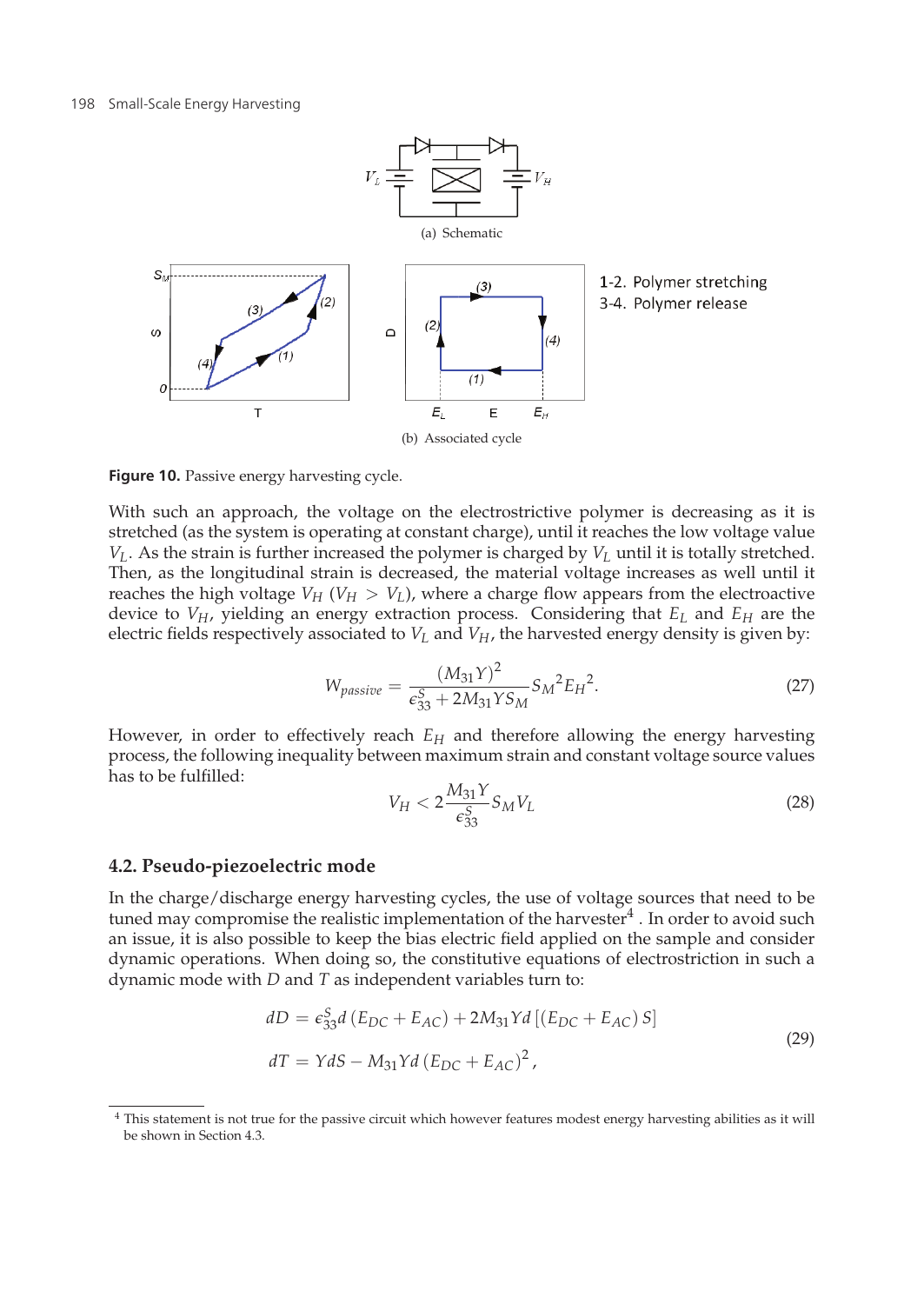where the electric field is decomposed into its bias and time-dependent components  $(E =$  $E_{DC} + E_{AC}$ ). Assuming that the DC component is much higher than the  $AC$  one, these expressions may be approximated by:

$$
dD \approx \left(\epsilon_{33}^S + 2M_{31}YS\right) dE_{AC} + 2M_{31}Y E_{DC} dS
$$
  

$$
dT \approx Y dS - 2M_{31}Y E_{DC} dE_{AC},
$$
\n(30)

which is very close to constitutive equations of piezoelectricity with an equivalent piezoelectric coefficient  $e = 2M_{31}YE_{DC}$ . Hence, because of this similarity, it is possible to apply any existing technique available for piezoelectric energy harvesting to electrostrictive materials undergoing a bias electric field and considering dynamic operations.

#### *4.2.1. AC mode*

The simplest way for harvesting energy is to directly connect a purely resistive load *R* to the material (Figure 11). Assuming sine excitation, the harvested power on the load yields<sup>5</sup> ([12, 35]):

$$
P_{AC} \approx \frac{2R\left(2\pi f \Lambda M_{31}Y\right)^2}{1 + \left(2\frac{\Lambda \epsilon_{33}^S}{l} R \pi f\right)^2} E_{DC}{}^2 S_M{}^2,\tag{31}
$$

with  $S_M$  the strain magnitude. Cancelling the derivative of this expression with respect to the load gives the optimal load *RAC*|*opt*:

$$
R_{AC}|_{opt} = \frac{1}{2\pi \frac{\Lambda \epsilon_{33}^S}{l} f}
$$
 (32)

that leads to the maximum power ([12, 35]):

$$
P_{AC}|_{max} \approx \frac{2\pi}{\epsilon_{33}^S} (M_{31}Y)^2 \Lambda I f E_{DC}{}^2 S_M{}^2,
$$
\n(33)

and thus the maximum harvested energy density per cycle is given by:

$$
W_{AC}|_{max} \approx \frac{(M_{31}Y)^2}{\epsilon_{33}^S} E_{DC}{}^2 S_M{}^2,
$$
 (34)



**Figure 11.** AC Energy harvesting circuit

 $^5$  see Section 3.2 for the full development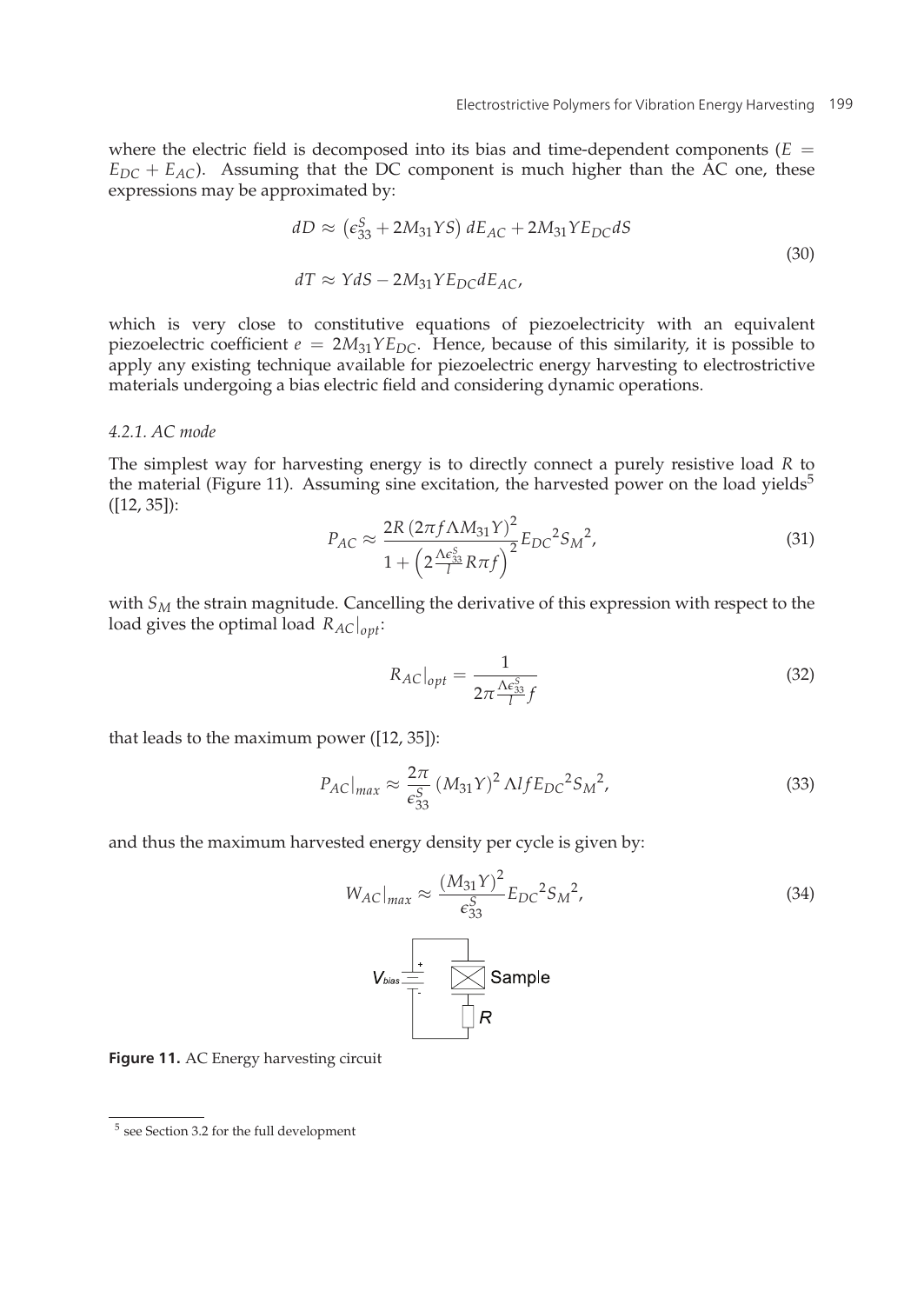The corresponding energy cycles are given in Figure 12, where the mean value of the electric field is approximately  $E_{DC}$ . Hence, unlike the previous cycles that consisted in changing the electrical boundaries at constant mechanical excitation and conversely, the use of the pseudo-piezoelectric mode leads to a continuous change in the electrical and mechanical quantities and therefore no curve breaking appears in the mechanical and electrical cycles.

#### *4.2.2. DC mode*

However, for the realistic application of energy harvesting devices, a DC output is often desirable. Although some AC/DC converters that are seen as resistive loads by the material have been proposed in the literature ([31]), most of the used architectures rely on a simple rectifier bridge with a smoothing capacitor, as depicted in Figure 13(a). The load may also be replaced by DC/DC converters operating in discontinuous mode for impedance matching ([37–39]). The principles consist in filtering the DC component introduced by the bias voltage source used for polarization purpose (through capacitance  $C_d$ ) and then rectifying the voltage and filtering it. Instead of using a full diode voltage rectifier, the use of a voltage doubler in Figure 13(a) allows limiting the losses introduced by the voltage gaps of discrete components. In addition, in order to avoid a dynamic short circuit, a high value series resistance  $R<sub>S</sub>$  is added between the polymer and the bias voltage source. Such operations therefore lead to the energy cycles shown in Figure 13(b).

When using such an approach, it can be shown that the harvested power may be approximated by ([35, 40]):

$$
P_{DC} \approx \frac{(8f\Lambda M_{31}Y)^2R}{\left(1 + 4\frac{4\Lambda\epsilon_{33}^S}{l}Rf\right)^2}E_{DC}{}^2S_M{}^2,
$$
\n(35)

and the maximal energy density per cycle value is given by:

$$
W_{DC}|_{max} \approx 4 \frac{(M_{31} \gamma)^2}{\epsilon_{33}^S} E_{DC}{}^2 S_M{}^2
$$
 (36)

obtained for the optimal load *RDC*|*opt*:



**Figure 12.** Energy harvesting cycle using AC pseudo-piezoelectric mode.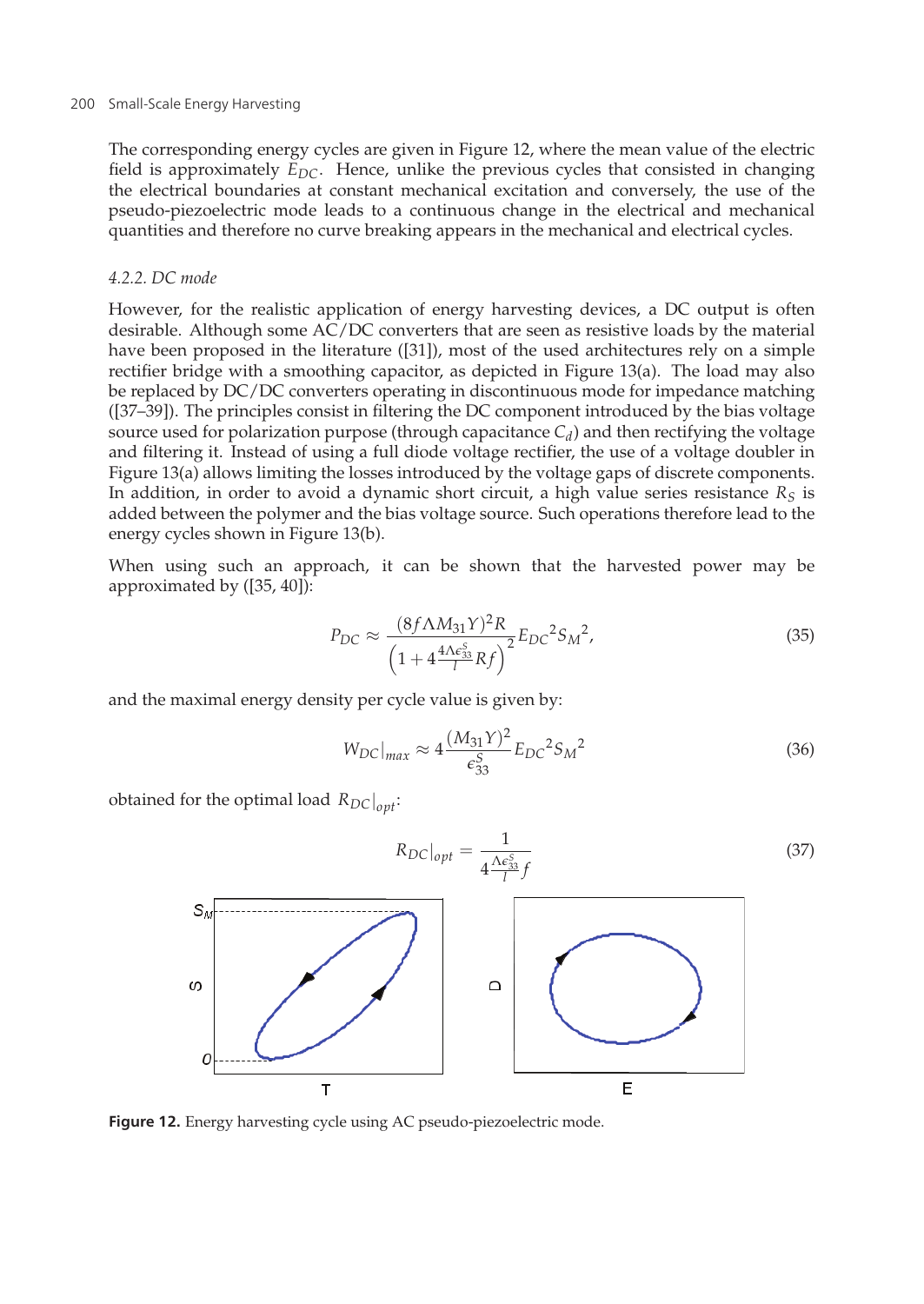

Figure 13. Pseudo-piezoelectric DC energy harvesting: (a) schematic; (b) energy cycles.

 ${}^aE_R$  is the equivalent DC electric field accross the load

#### *4.2.3. Nonlinear conversion enhancement in pseudo-piezoelectric mode*

Because of the similarities between electrostrictive polymers operating in dynamic mode and piezoelectric element, it is also possible to apply nonlinear processing to artificially enhance the conversion abilities of the material  $([41-47])$ . The principles of this treatment consist in (imperfectly) inverting the active element voltage (with reference to the bias voltage) each time a maximum or a minimum strain value is reached (Figure 14), by briefly connecting the material to an inductance (hence shaping a resonant electrical network). When using such an approach, it can be shown that the harvested power is given by ([35, 48]):

$$
P_{AC\_sw} \approx \frac{R(2\Lambda M_{31}Y)^2}{1 + \left(2\frac{\Lambda e_{33}^S}{I^2}R\pi f\right)^2} \times \left[\frac{\left(2\frac{\Lambda e_{33}^S}{I^2}R\pi f\right)^3}{1 + \left(2\frac{\Lambda e_{33}^S}{I^2}R\pi f\right)^2} \frac{\left(1+\gamma\right)}{\left(e^{\frac{\Lambda e_{33}^T}{I^2}R\pi f}-\gamma\right)^2} + 1\right] E_{DC}^2 S_M^2,
$$
\n(38)

with  $\gamma$  the inversion coefficient giving the absolute ratio of the voltage after the inversion process over the voltage before the inversion (referenced to *Vbias*) and denoting the losses during the switch ( $0 \le \gamma \le 1$ ).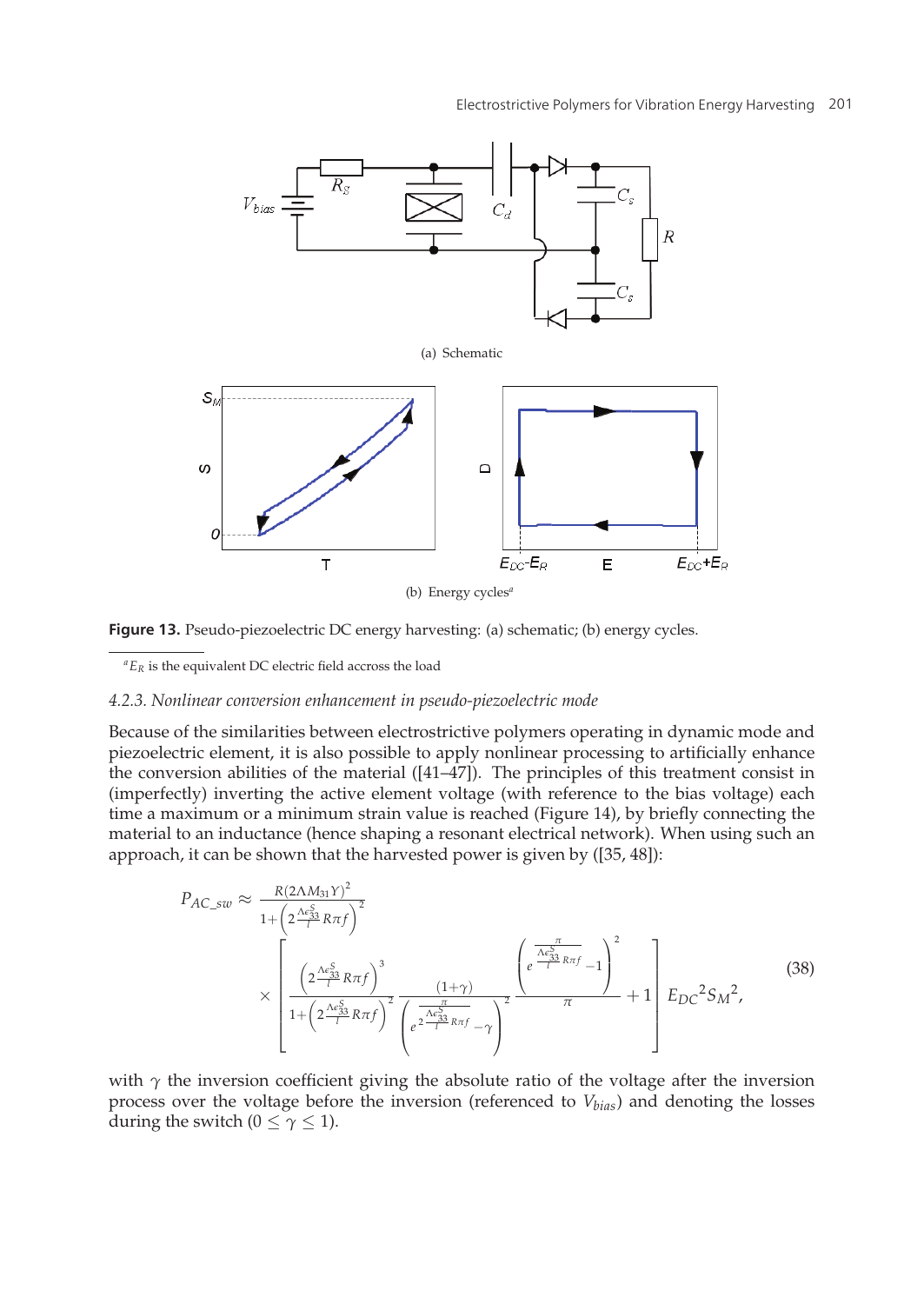

**Figure 14.** Pseudo-piezoelectric AC energy harvesting using nonlinear treatment: (a) schematic; (b) energy cycles.

Obviously, the combination of the DC approach with the nonlinear treatment is possible (Figure 15), leading to the harvested power expression ([35, 40]):

$$
P_{DC\_sw} \approx \frac{(8f\Lambda M_{31}Y)^2R}{\left(1+2(1-\gamma)\frac{\Lambda c_{33}^S}{l}Rf\right)^2}E_{DC}{}^2S_M{}^2,\tag{39}
$$

yielding the maximal harvested energy density per cycle:

$$
W_{DC}|_{max} \approx \frac{8}{(1-\gamma)} \frac{(M_{31}Y)^2}{\epsilon_{33}^S} E_{DC}{}^2 S_M{}^2
$$
 (40)

which is 2/(1 –  $\gamma$ ) times higher and obtained for an optimal load  $R_{DC\_sw}|_{opt}$ :

$$
R_{DC\_sw}|_{opt} = \frac{1}{2(1-\gamma)\frac{\Lambda \epsilon_{33}^S}{l}f}
$$
(41)

In the previous analysis, it was considered that the switching circuit is placed in parallel with the harvesting circuit, leading to an inversion process occurring after the harvesting process. However, this element can also be connected in series between the active material and the AC/DC conversion stage, yielding a harvesting process that happens at the same time than the switching event, and thus to a pulsed energy extraction system ([43]). Although the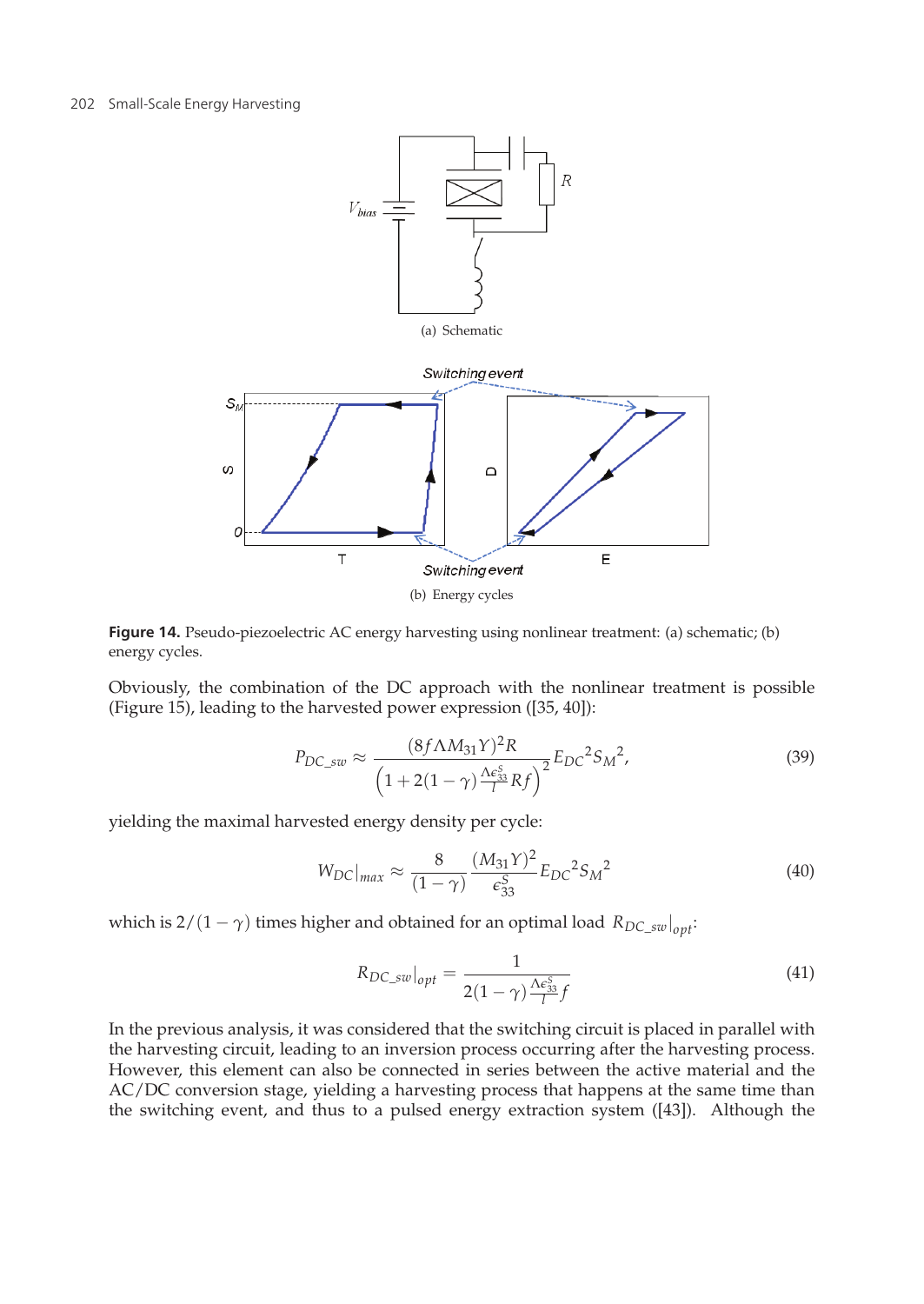

**Figure 15.** Pseudo-piezoelectric DC energy harvesting using nonlinear treatment: (a) schematic; (b) energy cycles.

maximum energy harvested with the series configuration is slightly less than in the parallel case (the gain compared to the standard case being  $(1 + \gamma)/(1 - \gamma)$  instead of  $2/(1 - \gamma)$ ), the optimal load is much less which could be advantageous for limiting the losses and ensuring a better load adaptation.

## **4.3. Comparison, discussion & implementation issues**

Figure 16 presents the theoretical performance comparison between the previously exposed harvesting techniques. Obviously, the electrostatic-derived cycles perform best, followed by the pseudo-piezo DC interface using the nonlinear treatment. Although very simple, the passive cycle using diodes features the lowest energy harvesting abilities.

Nevertheless, this comparison is obtained by neglecting the losses within the system. In particular, the cyclic voltage application and release in electrostatic cycles would lead to significant losses that may compromise the realistic implementation of the techniques. Hence, assuming that the energy transfer from the source to the electrostrictive polymer is done with an efficiency *ηprov* and that the energy extraction has an efficiency of *ηextr*, it can be shown that the harvested energy density is then given by, in the case of the Ericsson cycle<sup>6</sup> :

$$
W_{harvested}|_{Ericsson} = \frac{\eta_{extr}}{2\eta_{prov}\eta_{extr}} \left[ \left( \eta_{extr}\eta_{prov} - 1 \right) \epsilon_{33}^{S} + 2 \left( 2\eta_{extr}\eta_{prov} - 1 \right) M_{31} Y S_M \right] E_0^2 \tag{42}
$$

<sup>6</sup> Although being a little bit less efficient than the Stirling cycle, the Ericsson cycle is often preferred as it permits controlling the maximum electric field applied on the sample.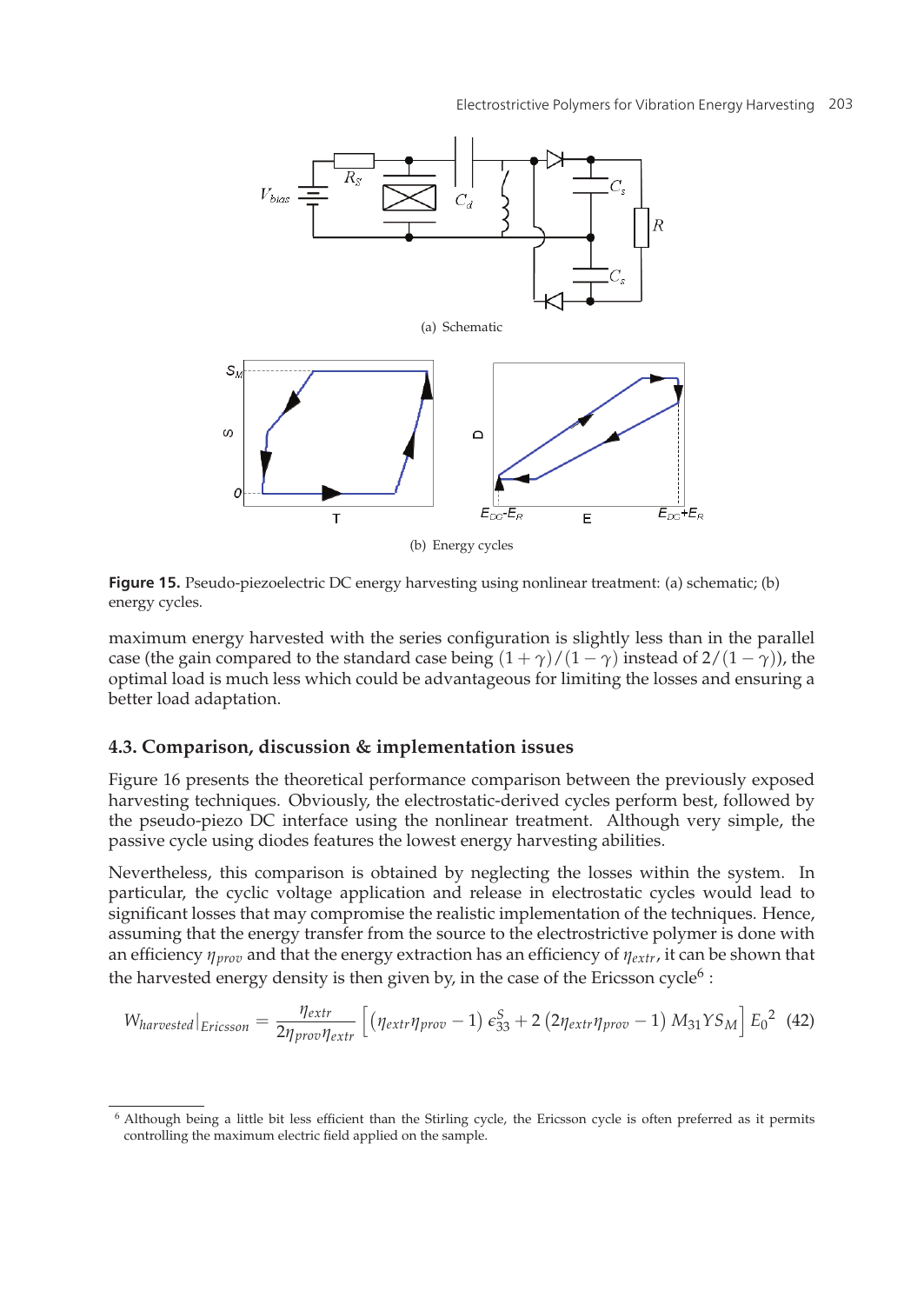

**Figure 16.** Maximum energy density (normalized with respect to the maximum one) of the energy harvesting techniques ( $\gamma = 0.8$  for the nonlinear processing techniques).

which becomes negative as soon as:

$$
\eta_{\text{prov}} \eta_{\text{harv}} < \frac{\epsilon_{33}^S + 2M_{31}YS_M}{\epsilon_{33}^S + 4M_{31}YS_M},\tag{43}
$$

Figure 17 depicts the minimum value of the product of these efficiencies as a function of the strain level in order to have a positive energy balance in the case of a polyurethane *PS* 2000 polymer ([49]). For low strain magnitude values, this product should be close to 1, meaning that the energy transfer from the source and to the storage stage should be perfect. In addition, for high strain levels, the minimum efficiency product has to be greater than 0.5 (which can also be shown by Eq. (43) as  $S_M \rightarrow \infty$ ), placing a significant constraint on the system design. Especially, directly applying a step voltage on the polymer yields an efficiency of 50%, and thus no energy can be harvested using such an approach, and consequently a careful attention has to be placed on the way to apply the electric field when charging the polymer.

On the other hand, when using pseudo-piezoelectric approaches and assuming no significant voltage gap of the discrete components, the origin of losses lies in the static application of the electric field, yielding a current flow because of the intrinsic losses in the polymer. The energy lost per cycle in this case is therefore a function of the equivalent parallel resistance  $R_p$  of the sample and is given by:

$$
W_{lost} = \frac{V_{bias}^2}{fR_p} \tag{44}
$$

which has to be less than the harvested energy (see Section 4.2) to have a positive energy balance. In particular, this energy loss tends to zero as the frequency increases, meaning that pseudo-piezoelectric mode is very well adapted to relatively high frequency operations. As an example, it has been estimated in ([18]) that, in the case of a polyurethane material with a bias electric field of 5 V.*μ*m−<sup>1</sup> for polarization purposes operating at a frequency of 20 Hz, the losses represent less than 0.5% of the harvested energy.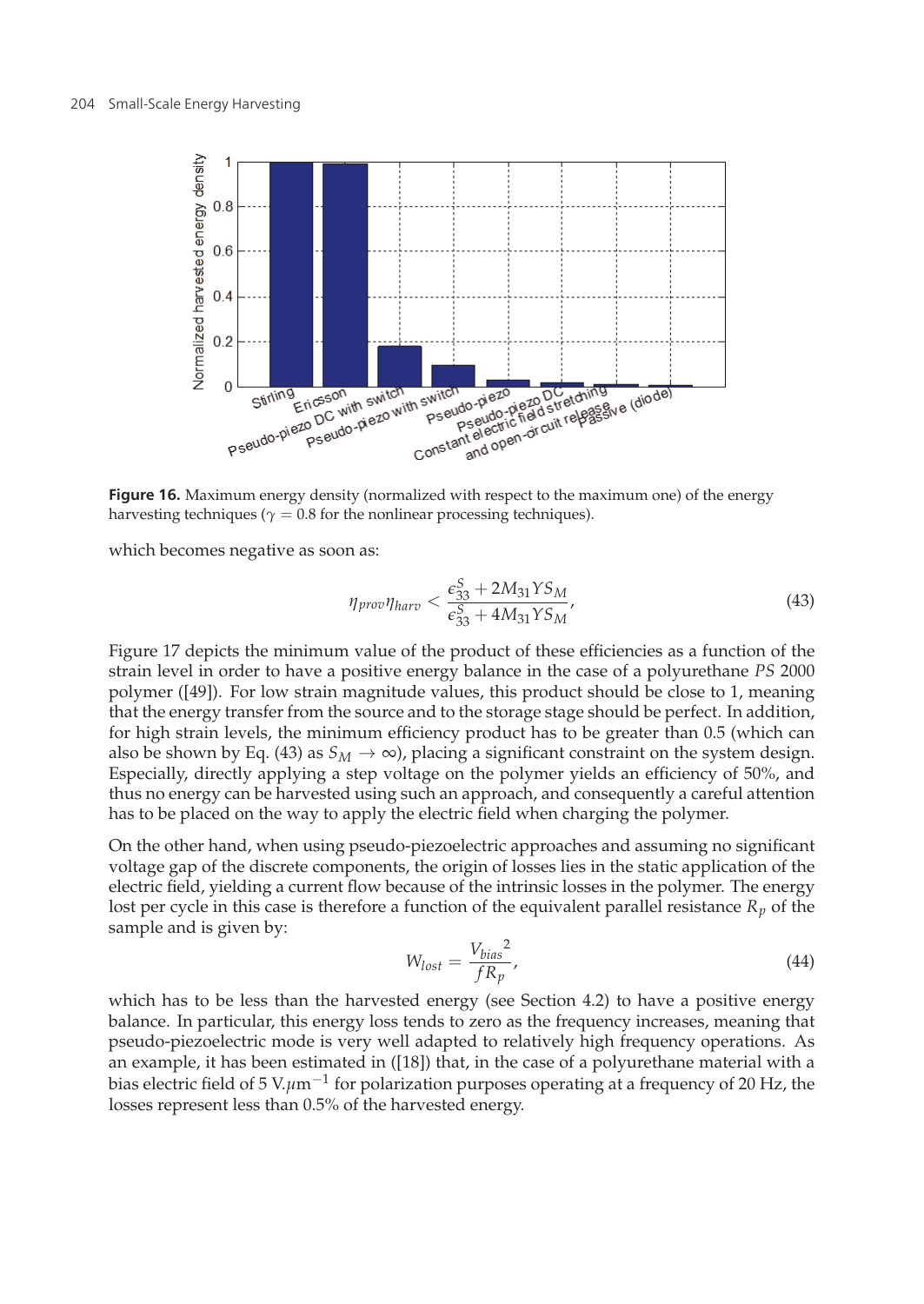

**Figure 17.** Minimum product of the injection and extraction efficiencies as a function of the strain for polyurethane *PS* 2000 material ( $M_{31} = 5 \times 10^{-18} \text{ m}^2$ .V<sup>-2</sup>;  $\epsilon_{33}^S = 6.1 \epsilon_0$ ;  $Y = 33.8 \text{ MPa}$  - [49]).

Therefore, although electrostatic-based harvesting schemes seem to be the most appealing ones, the losses when using such charge/discharge approaches may compromise the realistic operations of the system, yielding a negative energy balance. On the other hand, pseudo-piezoelectric operations feature reduced losses, especially at relatively high frequency, making them more suitable under some circumstances.

Finally, another concerns about the use of electrostrictive polymers for energy harvesting is the necessity of applying relatively high voltage to activate the electromechanical behavior of the material. Although very few research has been conducted on the subject, the use of efficient integrated DC/DC converters ([50]) or hybridation with piezoelectric materials ([35]) has been proposed.

## **5. Conclusion**

This chapter exposed the use of electrostrictive polymers for mechanical energy harvesting. Thanks to their lightweight, flexibility and easy fabrication process, such materials are of premium choice for harvesting energy from high strain, low frequency systems.

First, the constitutive equations of electrostriction have been presented from a phenomenological approach using either Gibbs approach or Debye/Langevin formalism, giving a physical meaning to electrostriction.

Then, material aspect has been discussed. It has been shown that the simplest way for enhancing the electrostrictive activity lies in the incorporation of nano-fillers which allows increasing interfacial effects and thus electromechanical conversion abilities, although decreasing mechanical and electrical strengths. Another approach would consists in the synthesis of new polymer architectures, which is however more complex. A figure of merit allowing the comparison of electrostrictive materials in terms of energy harvesting abilities independent from external parameters has also been developed, emphasizing the parameters to optimize for the elaboration of efficient materials for energy harvesting purposes.

Finally, techniques for efficiently extracting and harvesting the converted energy have been exposed. In particular, two kinds of techniques have been considered, whether the system is subjected to charge and discharge cycles, or operating in pseudo-piezoelectric mode in a dynamical fashion. It has therefore been shown that, although electrostatic-based cycles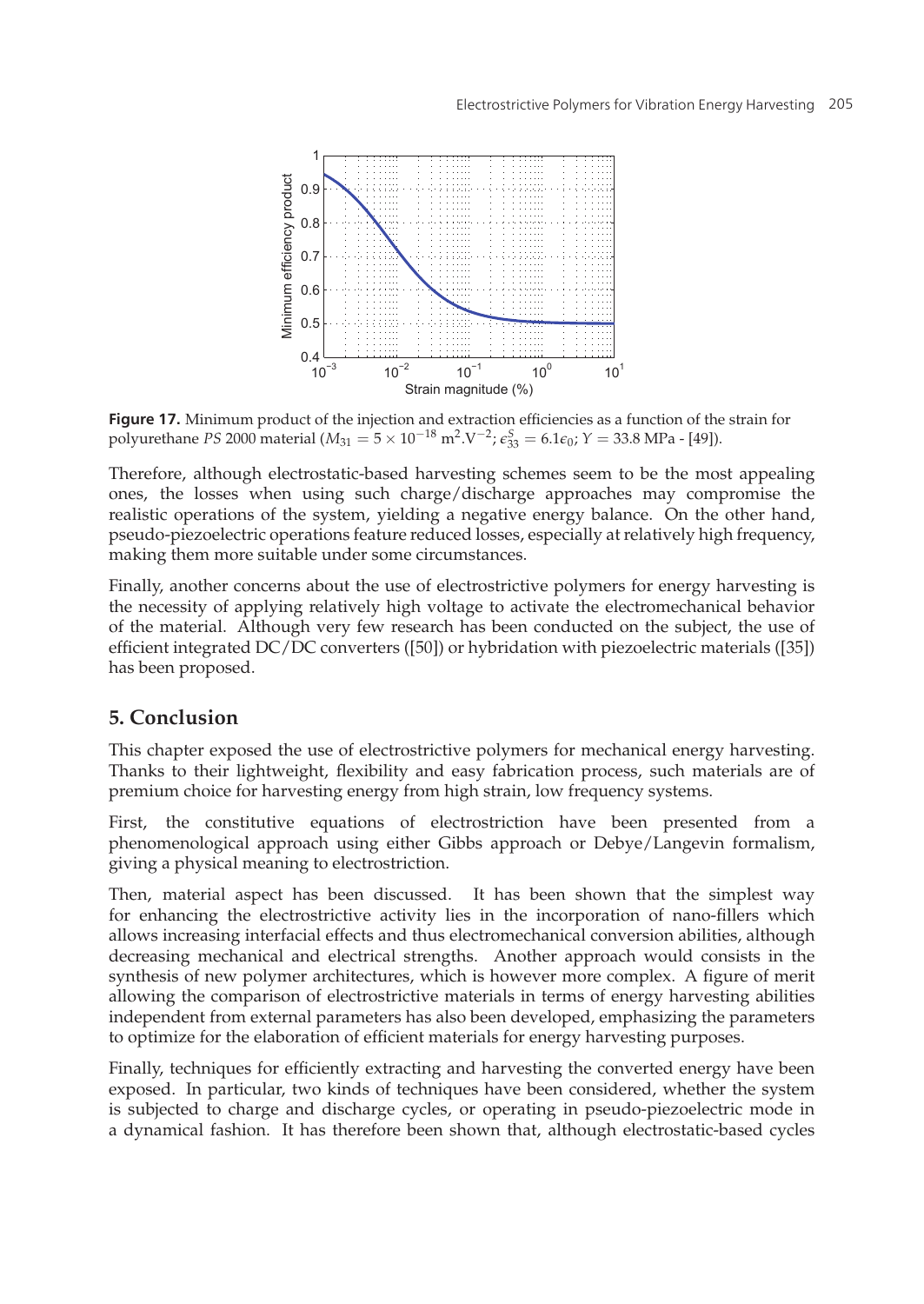feature the highest conversion abilities, losses within the system may compromise the realistic operation of the device because of a negative energy balance, while pseudo-piezoelectric operations present limited losses that make them particularly suitable for relatively high frequency operations  $(> 1 Hz)$ .

In summary, electrostrictive polymers are particularly interesting materials for harvesting energy for large stroke systems (such as human motions), but their real application still requires significant advances, both in terms of materials or electrical interfaces, especially for the application of the bias electric field (using multilayer structures or efficient electronic interfaces for example).

# **Author details**

Mickaël Lallart, Pierre-Jean Cottinet, Jean-Fabien Capsal, Laurent Lebrun and Daniel Guyomar *Université de Lyon, INSA-Lyon, LGEF EA 682, F-69621, Villeurbanne, France*

# **6. References**

- [1] Lallart M, Guyomar D, Jayet Y, Petit L, Lefeuvre E, Monnier T, Guy P, Richard C. Synchronized Switch Harvesting applied to Selfpowered Smart Systems: Piezoactive Microgenerators for Autonomous Wireless Receiver. Sens. Act. A: Phys. 2008; 147(1): 263-272. doi: 10.1016/j.sna.2008. 04.006
- [2] Roundy S, Wright PK, Rabaey J. A study of low level vibrations as a power source for wireless sensor nodes. Comp. Comm. 2003; 26: 1131-1144.
- [3] Beeby SP, Tudor MJ, White NM. Energy harvesting vibration sources for microsystems applications. Meas. Sci. Technol. 2006; 17: R175-R195.
- [4] Anton SR, Sodano HA. A review of power harvesting using piezoelectric materials (2003U2006). Smart Mater. Struct. 2007; 16(3): R1-R21. ˝
- [5] Eury S, Yimniriun R, Sundar V, Moses PJ. Converse Electrostriction in Polymers and Composites. Mat. Chem. Phys. 1999; 61(1): 18-23.
- [6] Devonshire AF. Theory of Ferroelectrics. Adv. Phys. 1954; 3: 85-130.
- [7] Damjanovic D. Ferroelectric, dielectric and piezoelectric properties of ferroelectric thin films and ceramics. Rep. Prog. Phys. 1998; 61: 1267. doi:10.1088/0034-4885/61/9/002
- [8] Sterkenburg SWPv, Kwaaitaal T, van den Eijnden WMMM. A double Michelson interferometer for accurate measurements of electrostrictive constants. Rev. Sci. Instrum. 1990; 61(9): 2318-2322. http://dx.doi.org/10.1063/1.1141357
- [9] Blackwood G, Ealey MA. Electrostrictive behavior in lead magnesium niobate (PMN) actuators. Part I: materials perspective. Smart Mater. Struct. 1993; 2: 123-133.
- [10] Guiffard B, Guyomar D., Seveyrat L, Chowanek Y, Bechelany M, Cornu D & Miele P. Enhanced Electroactive Properties of Polyurethane Films Loaded With Carbon-Coated SiC Nanowires. J. Phys. D.: Appl. Phys. 2009; 42(5): 055503.1-055503.6.
- [11] Capsal JF, Lallart M, Cottinet PJ, Galineau J, Sébald G, Guyomar D. Evaluation of macroscopic polarization and actuation abilities of electrostrictive dipolar polymers using microscopic Debye/Langevin formalism. J. Phys. D.: Appl. Phys. 2012; 45(20): 205401.
- [12] Lallart M, Cottinet PJ, Lebrun L, Guiffard B, Guyomar D. Evaluation of Energy Harvesting Performance of Electrostrictive Polymers and Carbon-filled Terpolymer Composites. J. Appl. Pol. Sci. 2010; 108(3): 034901.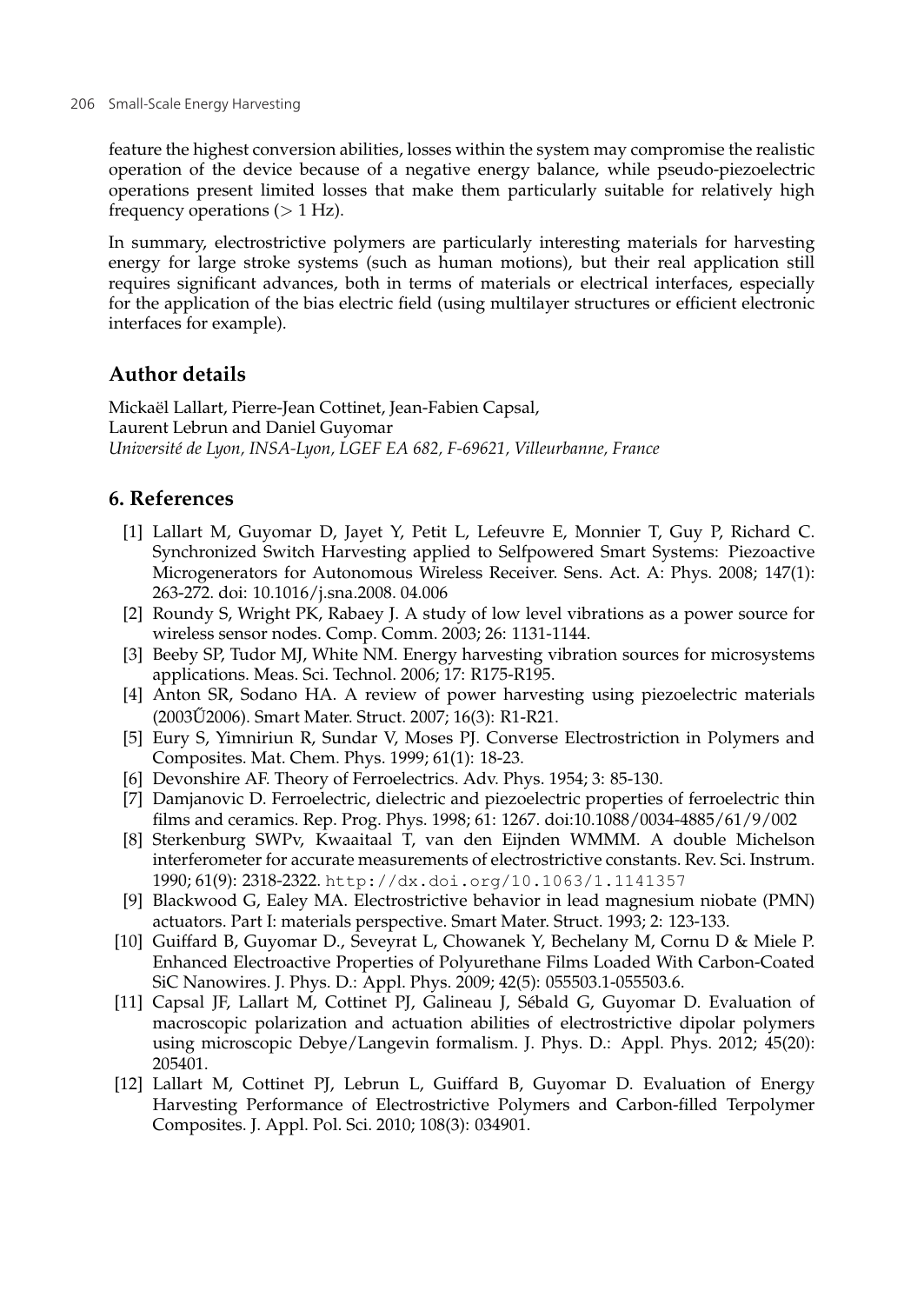- [13] Liu R, Zhang Q, Cross LE. Experimental Investigation of Electrostrictive Polarization Biased Direct Apparent Piezoelectric Properties in Polyurethane Elastomer under Quasistatic Conditions. J. Appl. Pol. Sci. 1999; 73: 2603-2609.
- [14] Klein RJ, Runt J, Zhang QM. Influence of Crystallization Conditions on the Microstructure and Electromechanical Properties of Poly(vinylidene fluoride-trifluoroethylene-chlorofluoroethylene) Terpolymers. Macromol. 2003; 36(19): 7220-7226.
- [15] Guiffard B, Severat L, Sebald G, Guyomar D. Enhanced Electric Field Induced Strain in Non Percolative Carbon Nanopowder/Polymer Composites. J. Phys. D: Appl. Phys. 2006; 39: 3053-3056.
- [16] De Rossi D, Carpi F, Galantini F. Functional Materials for Wearable Sensing, Actuating and Energy Harvesting. Adv. Sci. Tech. 2008; 57: 247-256.
- [17] Ren K, Liu Y, Hofmann HF Zhang QM, Blottman J. An Active Energy Harvesting Scheme with an Electroactive Polymer. Appl. Phys. Lett. 2007; 91(13): 132910.
- [18] Cottinet PJ, Guyomar D, Guiffard B, Putson C, Lebrun L. Modelling and Experimentations on an Electrostrictive Polymer Composite for Energy Harvesting. IEEE Trans. UFFC 2010; 57(4): 774-784.
- [19] Huang C, Zhang QM, Su J. High Dielectric Constant All Polymer Percolative Composite. Appl. Phys. Lett. 2003; 82: 3502.
- [20] Wongtimnoi K, Guiffard B, Bogner Van de Moortèle A, Seyverat L, Gauthier C, Cavaillé JY. Improvement of Electrostrictive Properties of a Polyether-based Polyurethane Elastomer Filled with Conductive Carbon Black. Comp. Sci. Tech. 2011; 71(6): 885-891.
- [21] Lehmann W, Skupin H, Tolksdorf C, Gebharde E, Zentel R, Krüger P, Lôsche M, Kremer F. Giant Lateral Electrostriction in Ferroelectric Liquid-Crystalline Elastomers. Nature 2001; 410(6827): 447-450.
- [22] Capsal JF, Dantras E, Lacabanne C. Molecular Mobility in Piezoelectric Hybrid Nanocomposites with 0-3 Connectivity: Volume Fraction Influence. J. Non Cryst. Sol. 2011; 357(19): 3410-3415.
- [23] Capsal JF, Dantras E, Lacabanne C. Physical Structure of P(VDF-TrFE)/Barium Titanate Submicrn Composites. J. Non Cryst. Sol. 2012 ; 358(4): 794-798.
- [24] Capsal JF, Pousserot C, Dantras E, Lacabanne C. Dynamic Mechanical Behaviour of Polyamide 11/Barium Titanate Composites. Polymer 2010; 51(22): 5207-5211.
- [25] Kremer F, Schonals A. Broadband Dielectric Spectroscopy, Berlin: Springer; 2003.
- [26] Barrau S, Demont P, Lacabanne C. Macromol. 2003; 36(14): 5187-5194.
- [27] Tishkova V, Raynal PI, Puech P. Electrical Conductivity and Raman Imaging of Double Wall Carbon Nanotubes in a Polymer Matrix. Comp. Sci. Tech. 2011; 71(10): 1326-1330.
- [28] Bauhofer W, Kovacs JZ. A Review and Analysis of Electrical Percolation in Carbon Nanotube Composites. Comp. Sci. Tech. 2009; 69(10): 1486-1498.
- [29] Lonjon A, Laffont L, Demont P., Lacabanne C. New Highly Conductive Nickel Nanowire-Filled P(VDF-TrFE) Copolymer Nanocomposites: Elaboration and Structural Study. J. Phys. Chem. C 2009; 113(28): 12002-12006.
- [30] Choi ST, Lee JY, Kwon JO, Seungwan L, Woonbae K. Liquid-Filled Varifocal Lens on a Chip. Proceedings of SPIE, the International Society for Optical Engineering, 27-28 January 2009, San Jose, USA, 7208: 1-9.
- [31] Kong N, Ha DS, Erturk E, Inmand DJ. Resistive impedance matching circuit for piezoelectric energy harvesting. J. Intell. Mat. Syst. Struct. 2010; 21(13): 1293-1302.
- [32] Lebrun L, Guyomar D, Guiffard B, Cottinet PJ, Putson C. The Characterisation of the harvesting capabilities of an electrostrictive polymer composite. Sens. Act. A: Phys. 2009; 153: 251-257.